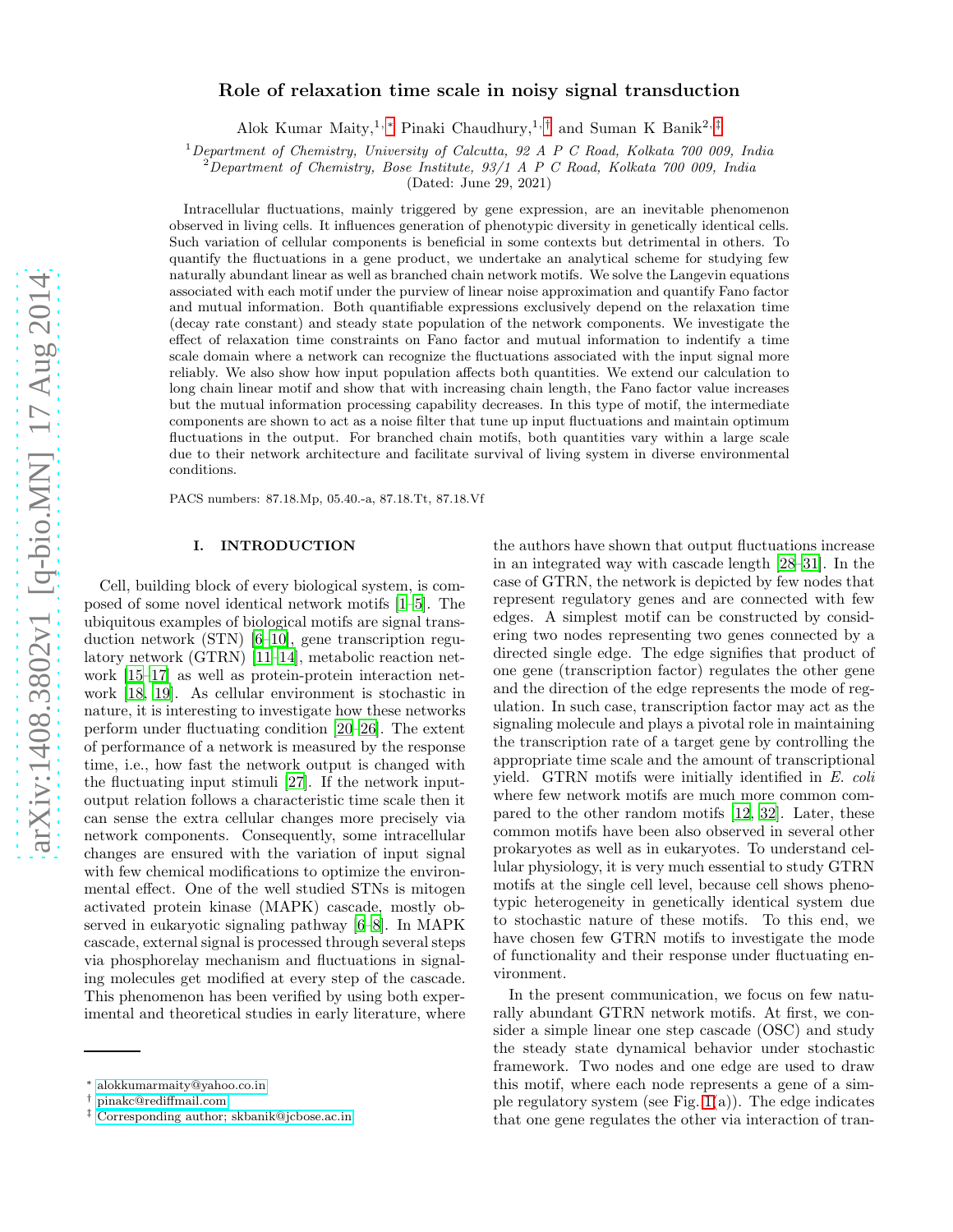scription factor with the promoter site of the target gene. Due to the direct interaction of the two nodes, this motif can be considered as a direct pathway for gene regulation or signal transmission. The next motif we undertake is a linear two step cascade (TSC) obtained from the previous motif by inserting a new node (gene) in between the two nodes of the one step network (see Fig. [1\(](#page-1-0)b)). In this case, the target gene is indirectly regulated by the input (transcription factors) that act as a signal.

Using the OSC and the TSC network motifs, we then construct some common motifs of biological importance that belong to a group, i.e., feed forward loop (FFL) (see Fig. [1\(](#page-1-0)d-e)). We compose these motifs by lateral combination of two linear cascades (OSC and TSC). In FFL, a transcription factor regulates the target gene directly (via OSC) as well as indirectly (via TSC) [\[1,](#page-12-0) [2](#page-12-13), [12,](#page-12-12) [32,](#page-13-4) [33](#page-13-5)]. In these motifs, two transcription factors are present and each of these can show either positive (activation) or negative (repression) effect on the target gene. Therefore, eight different types of FFL are possible considering both effects. Among all the possible FFL, four of these are of coherent type and the remaining four are of incoherent type. The classification is done according to the sign of the overall regulatory motif, positive and negative sign for coherent and incoherent type, respectively. Experimentally, it has been shown that type-1 FFL has both coherent and incoherent nature and are ubiquitous. Due to this reason, we consider these two motifs in the present work. Type-1 coherent FFL has two sub-types depending upon the function of direct and indirect regulatory pathways on the promoter region of the target gene. When both transcription factors are required to express the target gene, the FFL motif behaves as an AND like gate(see Fig.  $1(e)$ ). On the other hand, when one of the two transcription factors are sufficient to regulate the target gene, the FFL motif behaves as a OR like gate (see Fig.  $1(d)$ ). At this point, it is important to mention that few theoretical studies under stochastic framework have been undertaken to understand the FFL motif [\[22,](#page-12-14) [34](#page-13-6)[–36\]](#page-13-7).

We use a Gaussian model (see Models and Methods) to study the origin and consequence of stochasticity for all motifs considered in the present work. In all motifs, fluctuations are carried forward from one node to the next when signal is transduced along the direction of each edge. Thus, our main purpose here is the quantification of fluctuations in output signal for all motifs. Using an approximation technique (linear noise approximation), we solve all dynamical equations and calculate the Fano factor (variance/mean) [\[37\]](#page-13-8) expression by which we measure output fluctuations of each motif. We also try to understand the effect of relaxation time scale, i.e., lifetime of a network component on output fluctuations as it can provide knowledge about each and every step of fluctuation propagation through a cascade. In other words, relaxation time scale of each network component provides a way to measure the amplification or suppression of fluctuations in each step of signal propagation.



<span id="page-1-0"></span>FIG. 1. Schematic presentation of different GTRN motifs (a) one step cascade (OSC), (b) two step cascade (TSC), (c) multi step cascade with  $n$  number of intermediate nodes,  $(d)$ OR coherent feed forward loop (OCFFL), (e) AND coherent feed forward loop (ACFFL) and (f) incoherent feed forward loop (ICFFL).

We derive a time scale condition in which fluctuations in the input signal are filtered out by the intermediate component. Similarly, conditions have been figured out when fluctuations are enhanced. We also examine the effect of copy numbers of input signal on output fluctuations and show that it plays a vital role under some specific conditions. As all cascades process information of the external signal, we investigate the reliability of information flow through each cascade by measuring the mutual information between the input signal and the output [\[38](#page-13-9), [39\]](#page-13-10). We calculate the similar properties for FFL and identify different biological significance between two sub types of coherent motifs.

The rest of the paper is organized as follows. In the next section, we discuss about the generic model and methods employed in the present work. In Sec. III, results of individual motifs have been discussed. The paper is concluded in Sec. IV.

# II. MODELS AND METHODS

To start with, we consider few network motifs that represent GTRN. All the motifs that are taken into account in the present work are shown in Fig. [1](#page-1-0) where each circle represents a node and a straight line with an arrowhead connecting two different nodes represents an edge. The direction of an arrowhead denotes flow of signal from one node to the next one. The simplest linear signal transduction motif is modeled by two nodes, where S component acts as an input signal node (transcription factor) which regulates the expression of a target gene  $Y$  (Fig. [1\(](#page-1-0)a)). The linear motif length is increased further by incorporating another node X in between the S and the Y nodes. In such a case, the S component regulates or transduces input signal to the Y component via the intermediate X (Fig. [1\(](#page-1-0)b)) [\[4](#page-12-15), [40,](#page-13-11) [41\]](#page-13-12). We also consider a long linear chain motif (Fig.  $1(c)$ ) by integrating n numbers of intermediate nodes within the simplest motif shown in Fig.  $1(a)$ .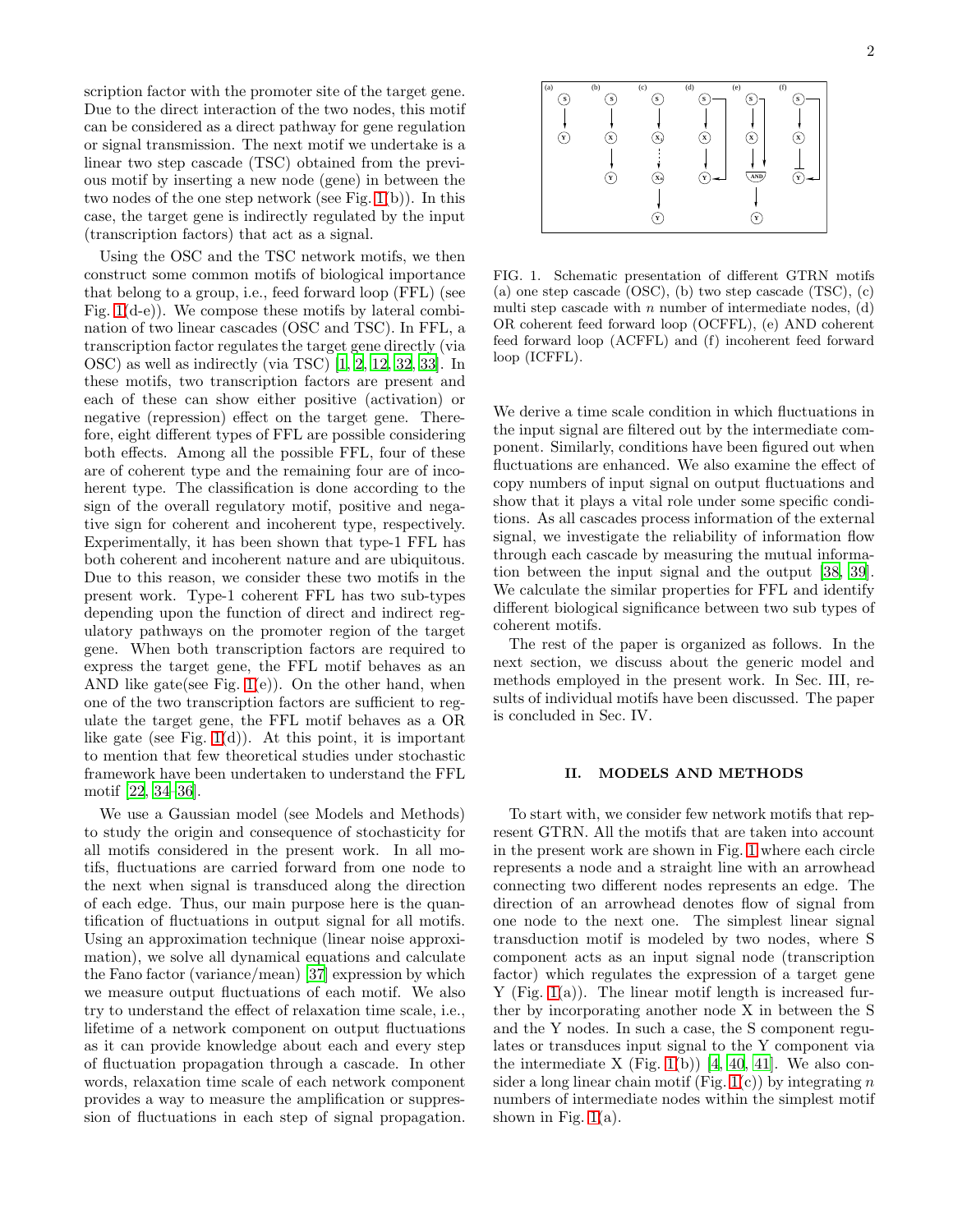Next, we focus on few branched chain network motifs that are constructed by lateral combination of the first two signal transduction motifs (one step and two step, Figs. [1\(](#page-1-0)a-b)) in different ways and are characterized as feed forward loop (FFL). Fig. [1\(](#page-1-0)d) represents coherent feed-forward loop of OR like gate (OCFFL), where the target gene Y is positively regulated by either the S or the X component, both acting as transcription factors. On the other hand, for coherent feed-forward loop of AND like gate (ACFFL), both S and X are essential to regulate the target gene Y positively (Fig.  $1(e)$ ). In Fig.  $1(f)$ , the transcription factor S positively regulates the production of gene Y in direct pathway but represses the gene regulation via the X mediated indirect pathway and this motif is known as incoherent feed-forward loop (ICFFL) [\[2,](#page-12-13) [32,](#page-13-4) [41\]](#page-13-12).

All the biochemical network motifs considered in Fig. [1](#page-1-0) consist of an input signal S and a output signal Y with an intermediate  $X$  except the long chain linear motif with  $n$ numbers of intermediate components (see Fig. [1\(](#page-1-0)c)). We describe the time dependent dynamics of the three chemical components by a set of generic coupled Langevin equations which may be of linear or non linear type depending on the kinetic schemes of a network motif considered in the present work

<span id="page-2-0"></span>
$$
\frac{ds}{dt} = f_s(s) - \tau_s^{-1} s + \xi_s(t),
$$
\n(1)

$$
\frac{dx}{dt} = f_x(s, x) - \tau_x^{-1} x + \xi_x(t),
$$
\n(2)

$$
\frac{dy}{dt} = f_y(s, x, y) - \tau_y^{-1} y + \xi_y(t). \tag{3}
$$

In Eqs. [\(1-3\)](#page-2-0),  $f_i$  and  $\tau_i^{-1}$  represent the functional form of synthesis and degradation (inverse of life time  $\tau_i$ ) rate constants of the *i*-th  $(i = s, x, y)$  chemical component, respectively. Here,  $s, x$  and  $y$  stand for the chemical species S, X and Y, respectively. The noise terms  $\xi_i$  is considered to be Gaussian white noise with zero mean. The noise strength or the variance associated with each noise term can be written as  $\langle |\xi_i|^2 \rangle$ , quantified by the sum of production and decay rate. The cross-correlation between two noise terms is zero as the two kinetics are uncorrelated with each other. Considering that the copy number of each component is large at steady state, we study the dynamics of each motif shown in Fig. [1,](#page-1-0) at steady state. Since the relaxation time of each component is small compared to the coarse grained (steady state) time scale, the Langevin equations we have adopted could satisfactorily explain the dynamics of each motif.

To solve the set of Langevin equations in a generalized way, we write these equations in the matrix form. To this end, we introduce two column vectors  $z$  and  $\xi$ where  $z = (s, x, y)$  and  $\xi = (\xi_s, \xi_x, \xi_y)$ . Linearizing the Langevin equations around steady state and considering the change in copy number due to fluctuations of each species from steady state to be very small, one can write  $\delta z(t) = z(t) - \langle z \rangle$ , where  $\langle z \rangle$  is the steady state value of z [\[42](#page-13-13)[–46](#page-13-14)]. Performing Fourier transformation of the

linearized equation, we obtain

<span id="page-2-1"></span>
$$
i\omega \delta \tilde{z}(\omega) = J_{z=\langle z \rangle} \delta \tilde{z}(\omega) + \tilde{\xi}(\omega), \tag{4}
$$

where  $\tilde{z}(\omega)$  and  $\tilde{\xi}(\omega)$  are Fourier transforms of  $z(t)$  and  $\xi(t)$ , respectively. *J* is the Jacobian matrix evaluated at steady state. The diagonal elements of J define the relaxation time of each component and the off-diagonal terms take care of interaction between the two components. The power spectra of the network components can be derived using Eq. [\(4\)](#page-2-1)

$$
S(\omega) = \left[i\omega I - J\right]^{-1} H \left[-i\omega I - J^T\right]^{-1},\tag{5}
$$

with  $I$  being the identity matrix. Elements of  $H$  stands for noise strength and  $J<sup>T</sup>$  is the transpose of J. We perform the inverse Fourier transformation of power spectra for every network component at steady state and evaluate the variance as well as covariance of the individual component and between two components, respectively. From the variance of output component, one can quantify the extent of fluctuations that are transduced by the final transcript of all the network motifs considered and the quantity of fluctuations can be defined in terms of Fano factor  $\sigma_y^2/\langle y \rangle$ , ratio of variance and population of Y component [\[37\]](#page-13-8). We also calculate mutual information  $\mathcal{I}(s, y)$  between the input signal and the output using Shannon formalism to check the reliability of all network motifs [\[38,](#page-13-9) [47,](#page-13-15) [48](#page-13-16)]

<span id="page-2-2"></span>
$$
\mathcal{I}(s,y) = \frac{1}{2}\log_2\left[1 + \frac{\sigma_{sy}^4}{\sigma_s^2 \sigma_y^2 - \sigma_{sy}^4}\right],\tag{6}
$$

where  $\sigma_s^2$  and  $\sigma_y^2$  are the variance associated with the S and the Y component, respectively, and the covariance between them is given by  $\sigma_{sy}^2$ .

# III. RESULTS AND DISCUSSIONS

In the following subsections, we execute individual study of each network motif as well as perform a comparative study of all the motifs. From the Fano factor expression, we can discriminate the origin of fluctuations of a motif. We identify the network that faces maximum fluctuating environment under a definite condition and characterize the favorable circumstances in which it can transduce the information of the input signal more reliably.

# A. One step cascade

As one step cascade (OSC) is the simplest unit of addressing network motifs, we initially start with this simple motif. In this motif, the input signal S directly regulates the target gene Y. For the sake of simplicity, we consider that S is constitutively active and linearly regulates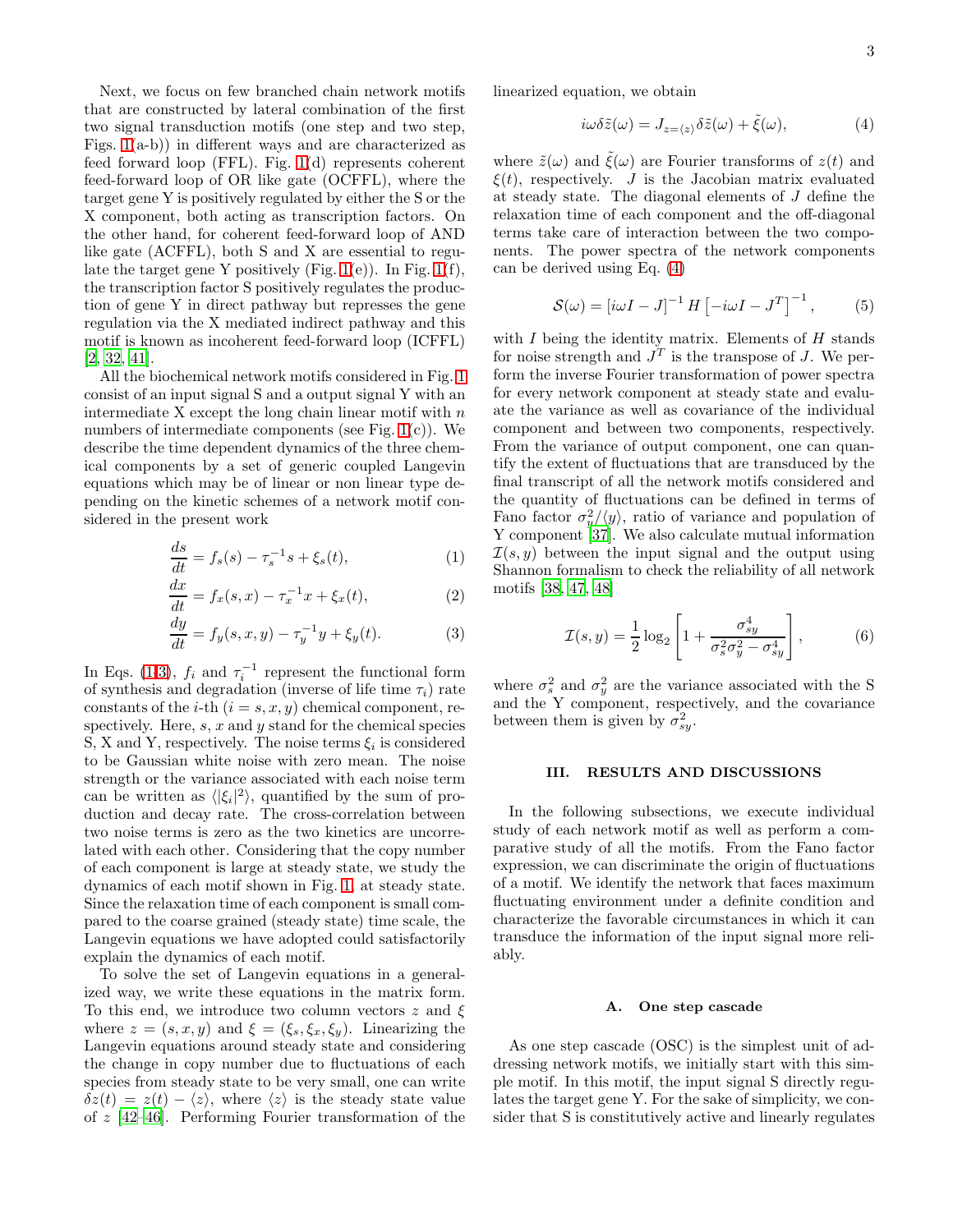<span id="page-3-2"></span>TABLE I. Modified form of the analytical expression given by Eq. [\(9\)](#page-3-0) for OSC motif. Fano factor  $(\sigma_y^2/\langle y \rangle)$  and co-variance  $(\sigma_{sy}^2)$  for different relaxation time limit are shown in this table.

|               | $\tau_s \gg \tau_u$                                       | $\tau_s \approx \tau_u$                            | $\tau_s\ll\tau_u$                                        |
|---------------|-----------------------------------------------------------|----------------------------------------------------|----------------------------------------------------------|
| Fano factor   | $\langle y \rangle$<br>$+$ $\overline{\langle s \rangle}$ | $1+0.5\frac{\langle y \rangle}{\langle s \rangle}$ | $+\frac{\tau_s\langle y\rangle}{\tau_y\langle s\rangle}$ |
| $\sigma_{sy}$ | u                                                         | $0.5\langle y \rangle$                             | $\frac{\tau_s}{\tau_y}\langle y\rangle$                  |

the target gene for the formation of Y. The stochastic reaction scheme in Langevin formalism is given by

<span id="page-3-1"></span>
$$
\frac{ds}{dt} = k_1 - \tau_s^{-1} s + \xi_s(t),\tag{7}
$$

$$
\frac{dy}{dt} = k_3 s - \tau_y^{-1} y + \xi_y(t),
$$
\n(8)

where  $k_1$  and  $k_3$  are the synthesis rate for S and Y, respectively. The degradation rates for the same components are given by  $\tau_s^{-1}$  and  $\tau_y^{-1}$ , respectively.  $\xi_s(t)$ and  $\xi_y(t)$  are Gaussian white noise terms with zero mean  $\langle \xi_s(t) \rangle = \langle \xi_y(t) \rangle = 0$ . The respective noise strengths are given by  $\langle \xi_s(t)\xi_s(t')\rangle = 2\tau_s^{-1}\langle s\rangle \delta(t-t')$  and  $\langle \xi_y(t) \xi_y(t') \rangle = 2\tau_y^{-1} \langle y \rangle \delta(t-t')$ , respectively. In addition, both noise processes are uncorrelated,  $\langle \xi_s(t) \xi_y(t') \rangle$  =  $\langle \xi_y(t)\xi_s(t')\rangle = 0$ . We solve Eqs. [\(7-8\)](#page-3-1) by the above mentioned procedure and calculate the variance associated with the output Y and co-variance between the input signal S and the output Y as [\[42](#page-13-13)[–46](#page-13-14)]

<span id="page-3-0"></span>
$$
\sigma_y^2 = \langle y \rangle + \frac{\tau_y^{-1} \langle y \rangle^2}{(\tau_s^{-1} + \tau_y^{-1}) \langle s \rangle}, \sigma_{sy}^2 = \frac{\tau_y^{-1} \langle y \rangle}{\tau_s^{-1} + \tau_y^{-1}}.
$$
 (9)

In the above expression of variance  $\sigma_y^2$ , the first part on the right hand side arises due to intrinsic fluctuations in Y and the second part is responsible for extrinsic fluctuations, incorporated into the output Y through the input S during gene regulation. The total variance in this motif is expressed in terms of output variance  $\sigma_y^2$  that follows spectral addition rule, sum of external and internal fluctuations [\[31](#page-13-3), [49](#page-13-17)[–53](#page-13-18)]. At this point, it is important to mention that two fluctuating terms originating from different sources have been also calculated for the oscillatory system [\[54\]](#page-13-19). In this study, we are interested in Fano factor as well as in information propagation through the cascade with the variation of system's relaxation times as well as steady state population  $\langle s \rangle$  of the input component S, as both  $\sigma_y^2$  and  $\sigma_{sy}^2$  depend only on the time scale when the steady state value of both components  $\langle s \rangle$ and  $\langle y \rangle$  are kept fixed followed by a constant  $k_1/\tau_s^{-1}$  and  $k_3/\tau_y^{-1}$  ratio. Similarly, for constant relaxation times, both expressions vary with the steady state populations  $\langle s \rangle$  and  $\langle y \rangle$ . In this motif, we have two relaxation time scales  $\tau_s$  (input) and  $\tau_y$  (output). These two time scales lead to three possible limiting conditions for which we get three different modified expressions for Fano factor  $(\sigma_y^2/\langle y \rangle)$  as well as for co-variance (see Table [I\)](#page-3-2).

In Table [I,](#page-3-2) Fano factor and  $\sigma_{sy}^2$  values are maximum at the time limit  $\tau_s \gg \tau_y$  whereas, both are minimum at the

time limit  $\tau_s \ll \tau_y$ . These results reveal that the effect of input fluctuations into the output fluctuations gets maximized if the input signal relaxes at a much slower rate compared to the output signal  $(\tau_s^{-1} \ll \tau_y^{-1})$  and will be minimized for faster input relaxation rate compared to the output one  $({\tau_s}^{-1} \gg {\tau_y}^{-1})$ . However, the output signal faces an intermediate level of fluctuations when both signals have comparable relaxation rate  $(\tau_s^{-1} \approx \tau_y^{-1})$ .

For faster fluctuations in the input component ( $\tau_s \ll$  $\tau_y$ ), the target gene cannot sense the rapid concentration changes of the input signal and shows an average response. In such a case, external fluctuations have no significant contribution in the fluctuations of output and consequently, suppression of the output fluctuations is executed and minimum Fano factor value is obtained. In this connection, it is important to mention that for very large  $\tau_y$ , the ratio  $\tau_s/\tau_y$  is very low  $(\ll 1)$  and contribution of extrinsic fluctuations becomes insignificant in the total output fluctuations. Therefore, output fluctuations only depend on the mean steady state value of the target gene and the network motif follows a Poisson statistic, i.e., behaves like a simple birth-death process (Fano factor  $\sigma_y^2/\langle y \rangle = 1$ ). However, the target gene successfully characterizes the concentration change of signaling molecule for slower input fluctuations  $(\tau_s \gg \tau_u)$ . In this time scale, the OSC motif transduces extracellular or upstream signal reliably and provides an exact response with the achievement of maximum Fano factor. When both time scales are approximately equal  $(\tau_s \approx \tau_u)$ , extrinsic fluctuations get partially incorporated into the total fluctuations and give an intermediate Fano factor value which is in between the two extreme cases, slowest and fastest input fluctuations. It seems apparent that the motif can sense external fluctuations with a greater extent in the nearly equal relaxation time scales but our result does not show that. As both reactions are stochastic in nature, they have probabilistic character that executes two chance factors. In one situation, the target gene can properly characterize the input fluctuations and in the other situation, it fails to characterize the same. This results into a statistical weightage value of 0.5 in the contribution of extrinsic fluctuations in the Fano factor expression. A similar kind of time scale effect is also shown by the co-variance expression which governs the mutual information transduction. In Figs. [2\(](#page-4-0)a-b), we show surface plots of Fano factor and mutual information, respectively, as a function of two relaxation rate constants,  $\tau_y^{-1}$  and  $\tau_s^{-1}$ , where we maintain the steady state population of both components by a constant parameters ratio  $k_1/\tau_s^{-1} = k_3/\tau_3^{-1} = 10$ . Fig. [2\(](#page-4-0)a) shows that the maximum Fano factor value is attained by the motif only at very low input relaxation rate constant compared to the output one. Along diagonal axis both rate constants are approximately equal. Hence, the magnitude of Fano factor is within an intermediate range. The minimum level of Fano factor value is observed at very high input rate constant compared to the output one. In Fig. [2\(](#page-4-0)b), the 2d-plot of mutual information also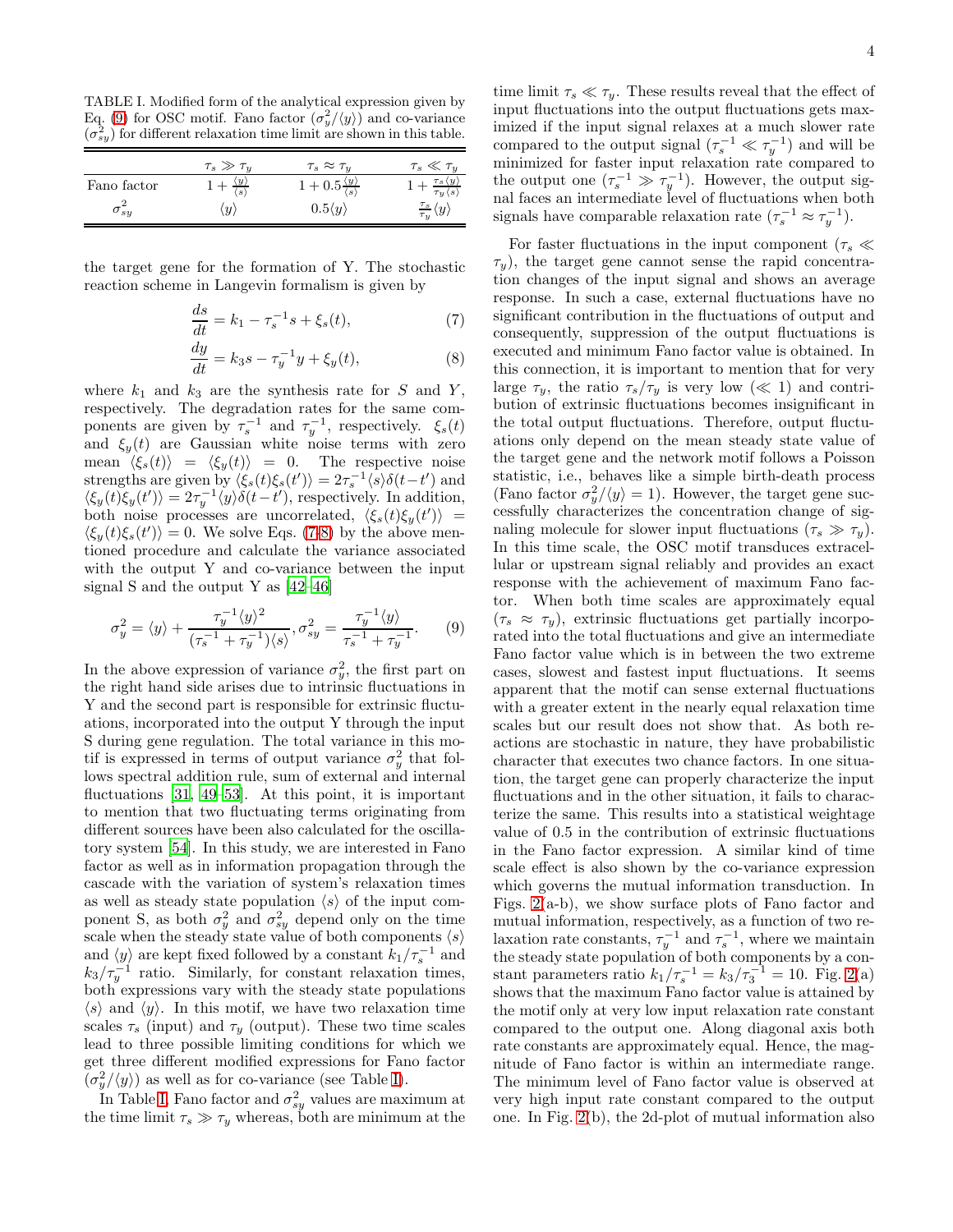

<span id="page-4-0"></span>FIG. 2. (Color online) The OSC. (a, b) Two dimensional maps of Fano factor and mutual information  $\mathcal{I}(s, y)$ , respectively, as a function of two relaxation rate constants  $\tau_y^{-1}$  and  $\tau_s^{-1}$  for the ratio  $k_1/\tau_s^{-1} = k_3/\tau_y^{-1} = 10$ . (c) Fano factor and (d) mutual information  $\mathcal{I}(s, y)$  profiles as a function of mean input signal level  $\langle s \rangle$ . Parameters used are  $\tau_s^{-1} = \tau_y^{-1} = 1.0$ and  $k_3 = 100/k_1$ . The symbols are generated using stochastic simulation algorithm [\[55,](#page-13-20) [56](#page-13-21)] and the lines are due to theoretical calculation.

varies in a similar fashion as the Fano factor plot. As the OSC motif performs under the definite input fluctuations, the information transduction capability of the motif is mainly characterized on the basis of input-output relaxation time scales. As a result, the motif can transude the input information more reliably at faster relaxation time scale of the output component among all the relaxation time scales of output component (see the three limiting conditions in Table [I\)](#page-3-2).

For the three relaxation time limiting cases given in Table [I,](#page-3-2) the Fano factor expression also depends on the steady state population of the network components. However, from the Fano factor expression it is clear that extrinsic fluctuations can contribute an appreciable amount in the total output noise if the steady state population of output component is much higher than the input one. This means that for a highly populated input signal, the fluctuations in the input do not have significant effect on the regulation of the target gene. Consequently, the regulated gene works under an apparently constant level of the input signal. Therefore, the motif shows low level of Fano factor value even if it belongs to the relaxation time scale limit where maximum input fluctuations are transduced. In Fig. [2\(](#page-4-0)c), we show the Fano factor associated with the variation of population of the signaling molecule S. In this plot, a sharp exponential decay of the Fano factor is observed as the steady state population of the input signal increases. In Fig. [2\(](#page-4-0)d), mutual information  $\mathcal{I}(s, y)$  is plotted as a function of the input signal. In Figs.  $2(c-d)$ , population level of the input signal is systematically increased by increasing the synthesis rate constant  $k_1$  whereas, the steady state population of the output Y is kept fixed by simultaneous change of the synthesis rate constant  $k_3$ , followed by a mathematical relation  $k_3 = 100/k_1$ . The rest of the parameter values

used are  $\tau_1^{-1} = \tau_3^{-1} = 1.0$ . In the mutual information plot (Fig. [2\(](#page-4-0)d)), sharp exponential decay is not observed as in Fig.  $2(c)$ . This happens due to the absence of explicit dependence of signaling molecule in the expression of co-variance (see Eq. [\(9\)](#page-3-0)) and for keeping  $\langle y \rangle$  fixed. In addition, in the expression of mutual information (see Eq. [\(6\)](#page-2-2)), the input signal has a predominant effect due to  $\sigma_s^2$  that overcomes the decreasing effect of  $\sigma_y^2$  associated with Y.

Based on the analysis provided in the aforesaid discussion, one can compare the OSC motif with the well known motif of gene transcription and translation machinery. Here, mRNA, the product of transcription can be considered as signaling component S generated from a fully induced or a constitutive promoter at a constant rate. Similarly, protein, the product of translation plays the role of component Y translated from mRNA. If one does not take into account the genetic switching steps (on/off state of a promoter) then one can easily compare the gene regulation network with the OSC motif where mRNA (S) and protein (Y) represent the input and the output component, respectively. From the conditions presented in Table [I,](#page-3-2) one can conclude that the gene regulation motif can only attain a low level of fluctuations in the protein level through high population and relaxation rate constant of the input component compared to the output one. Thus, fluctuations in the protein Y, the gene product, are modulated via kinetic parameter as well as deterministic population of mRNA which acts as signaling component S. Protein molecule shows minimum fluctuations under the constraints of large number of mRNA with very low average lifetime  $\tau_s$ . These phenomena have been verified extensively via experimental and theoretical studies [\[20](#page-12-10), [49](#page-13-17), [51,](#page-13-22) [57–](#page-13-23)[63\]](#page-13-24). Similarly, an extensive study on noise propagation in eukaryotic gene expression has been accomplished using data from two high-throughput experiments where Fraser et al [\[60](#page-13-25)] have observed that the production of essential and complex-forming proteins implicate low level of fluctuations compared to other proteins and this low level of fluctuations is attained via high transcription rate and low translation efficiency. Due to a high transcription rate, a large amount of mRNA is generated. While doing the analysis, they have used the definition of the translation efficiency, ratio of protein synthesis and mRNA decay rate constant. Translation efficiency can be minimized for very high decay (relaxation) rate constant of mRNA molecule, i.e., very short lifetime under a constant protein production rate. From our calculation, we also get an equivalent result that successfully explicates their noble findings.

# B. Two step cascade

In two step cascade  $(TSC)(see Fig. 1(b))$  $(TSC)(see Fig. 1(b))$  $(TSC)(see Fig. 1(b))$ , the output component Y is indirectly regulated by the input component S via an intermediate component X. As the dynamical equation for the input signal S is same as in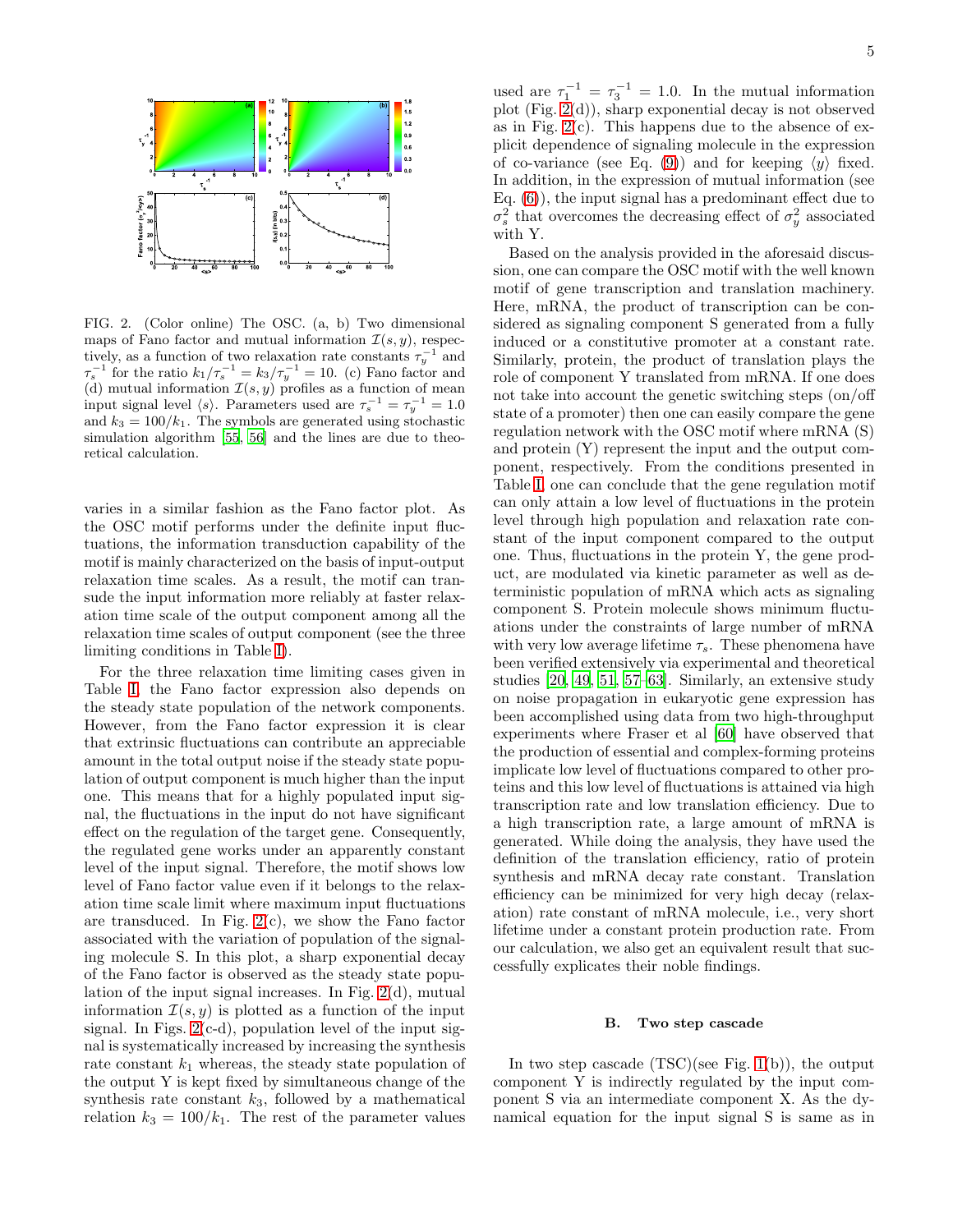the previous motif  $(Eq. (7))$  $(Eq. (7))$  $(Eq. (7))$ , we do not write it here explicitly. The Langevin equations for the remaining two components X and Y are given as

$$
\frac{dx}{dt} = k_2 s - \tau_x^{-1} x + \xi_x(t),
$$
\n(10)

$$
\frac{dy}{dt} = k_3 x - \tau_y^{-1} y + \xi_y(t). \tag{11}
$$

In the above equations,  $k_2$  and  $k_3$  are the synthesis rate constants of X and Y component, respectively.  $\tau_i^{-1}$  and  $\xi_i(t)$   $(i = x, y)$  are decay rate constants and Langevin force terms of the respective component. As in the OSC, the three noise terms  $(\xi_s, \xi_x \text{ and } \xi_y)$  here are Gaussian white type with similar noise properties. Solving the Langevin equations in a similar manner [\[42](#page-13-13)[–46](#page-13-14)], we get the expression of variance and co-variance of the output component Y

<span id="page-5-0"></span>
$$
\sigma_y^2 = \langle y \rangle + \frac{\tau_y^{-1} \langle y \rangle^2}{(\tau_x^{-1} + \tau_y^{-1}) \langle x \rangle} \n+ \frac{\tau_x^{-1} \tau_y^{-1} (\tau_s^{-1} + \tau_x^{-1} + \tau_y^{-1}) \langle y \rangle^2}{(\tau_s^{-1} + \tau_x^{-1}) (\tau_x^{-1} + \tau_y^{-1}) (\tau_s^{-1} + \tau_y^{-1}) \langle s \rangle}, \n\sigma_{sy}^2 = \frac{\tau_x^{-1} \tau_y^{-1} \langle y \rangle}{(\tau_s^{-1} + \tau_x^{-1}) (\tau_s^{-1} + \tau_y^{-1})}. \tag{12}
$$

The first term on the right hand side of the variance  $\sigma_y^2$ reveals the intrinsic fluctuations in the output component Y. The second and the third terms of the expression originate due to the fluctuations in the X and the S component, respectively. Compared to the OSC motif, an extra noise term appears in the variance which originates due to the addition of intermediate component X. Hence, the magnitude of total output fluctuations in TSC becomes higher compared to the OSC. If one inserts a new intermediate component into the TSC motif, the output fluctuations will increase further. This indicates that the output fluctuations are increased with the augmentation of cascade length. Such fluctuations integration character in each step of a cascade has been verified earlier both experimentally and theoretically [\[28](#page-13-2)[–31\]](#page-13-3). In spite of these fluctuations enhancement property of long chain cascade networks, some long chain network motifs like MAPK signaling pathways as well as GTRNs are identified in living systems, where external signal gets transduced with great accuracy. This is an unusual but interesting aspect of living beings that promotes an extra curiosity to study signaling pathways to understand the execution of high precision signal transduction in highly fluctuating environment. While considering the dynamics of TSC, we try to decipher the criteria that leads to the understanding of the formation of final output Y under the condition of optimum fluctuations as per the system's permissibility. In Eq. [\(12\)](#page-5-0), both expressions depend on the three relaxation rate constants  $\tau_s^{-1}$ ,  $\tau_x^{-1}$  and  $\tau_y^{-1}$  as well as on the steady state population level of the network components  $(\langle s \rangle, \langle x \rangle)$  and  $\langle y \rangle$ . Possible combinations of three relaxation times  $(\tau_s, \tau_x \text{ and } \tau_y)$  leads to nine different modified

6



<span id="page-5-1"></span>FIG. 3. The TSC. (a) Fano factor and (b) mutual information  $\mathcal{I}(s, y)$  profiles as a function of relaxation rate constant  $\tau_y^{-1}$  of Y component.  $k_1/\tau_s^{-1} = k_2/\tau_x^{-1} = 10$  and  $k_3/\tau_y^{-1} = 1.0$  are maintained throughout these plots, so that steady state population of all the components remains unaltered. In both plots, for solid (with open circles), dashed (with open upward triangle), dotted (with open downward triangle) and dash dotted (with open diamond) lines we have used the relations  $\tau_s^{-1} = \tau_x^{-1} = 0.1, \tau_s^{-1} = \tau_x^{-1}/10 = 0.1, \tau_s^{-1}/100 = \tau_x^{-1} = 0.1$ and  $\tau_s^{-1} = \tau_x^{-1}/100 = 0.1$ , respectively. The symbols are generated using stochastic simulation algorithm [\[55,](#page-13-20) [56\]](#page-13-21) and the lines are due to theoretical calculation.

expressions of Fano factor  $(\sigma_y^2/\langle y \rangle)$  and co-variance  $(\sigma_{sy}^2)$ , shown in Table [II.](#page-6-0)

From the modified expressions given in Table [II](#page-6-0) it is easy to identify the maximum, intermediate and minimum value of Fano factor and co-variance under the condition  $\tau_s \gg \tau_x \gg \tau_y$ ,  $\tau_s \approx \tau_x \approx \tau_y$  and  $\tau_s \ll \tau_x \ll \tau_y$ , respectively. In all the expressions, effect of the population level of the input and the intermediate component on the output is clearly visible. As our main focus in the present study is to characterize the effect of relaxation time scales in terms of Fano factor and co-variance, we fix the steady state population of all the network components using the relations  $k_1/\tau_s^{-1} = k_2/\tau_x^{-1} = 10$  and  $k_3/\tau_y^{-1} = 1.0$ . In Figs. [3,](#page-5-1) we show Fano factor and mutual information for the TSC motif as a function of output relaxation rate constant  $\tau_y^{-1}$  for different values of  $\tau_s^{-1}$  and  $\tau_x^{-1}$ .

From the plot shown in Fig. [3\(](#page-5-1)a), it is clear that Fano factor value increases with the increment of output relaxation rate constant  $\tau_y^{-1}$  for all sets of parameter values. As the output component Y can track the comparably slower fluctuations of upstream input signal efficiently, fluctuations of the output component increases proportionately with its relaxation rate constant. The additive nature of fluctuations assists to amplify the Fano Factor value through total output as a function of  $\tau_y^{-1}$  and the trend is persistent for all the four sets of parameter values used to draw Fig.  $3(a)$ . Among the four sets of parameters, higher Fano factor values are achieved by two sets of parameters. From the parameter sets  $\tau_s^{-1} = \tau_x^{-1}/10 = 0.1$  and  $\tau_s^{-1} = \tau_x^{-1}/100 = 0.1$ , it is evident that the intermediate component X has faster fluctuations rate than the input component S  $(\tau_x^{-1} \gg \tau_s^{-1}).$ As a result, it becomes possible for X to characterize the fluctuations in S. At the equal relaxation time scale limits of S and X  $(\tau_s^{-1} = \tau_x^{-1} = 0.1)$ , we get an intermediate Fano factor profile and a minimum profile of the same is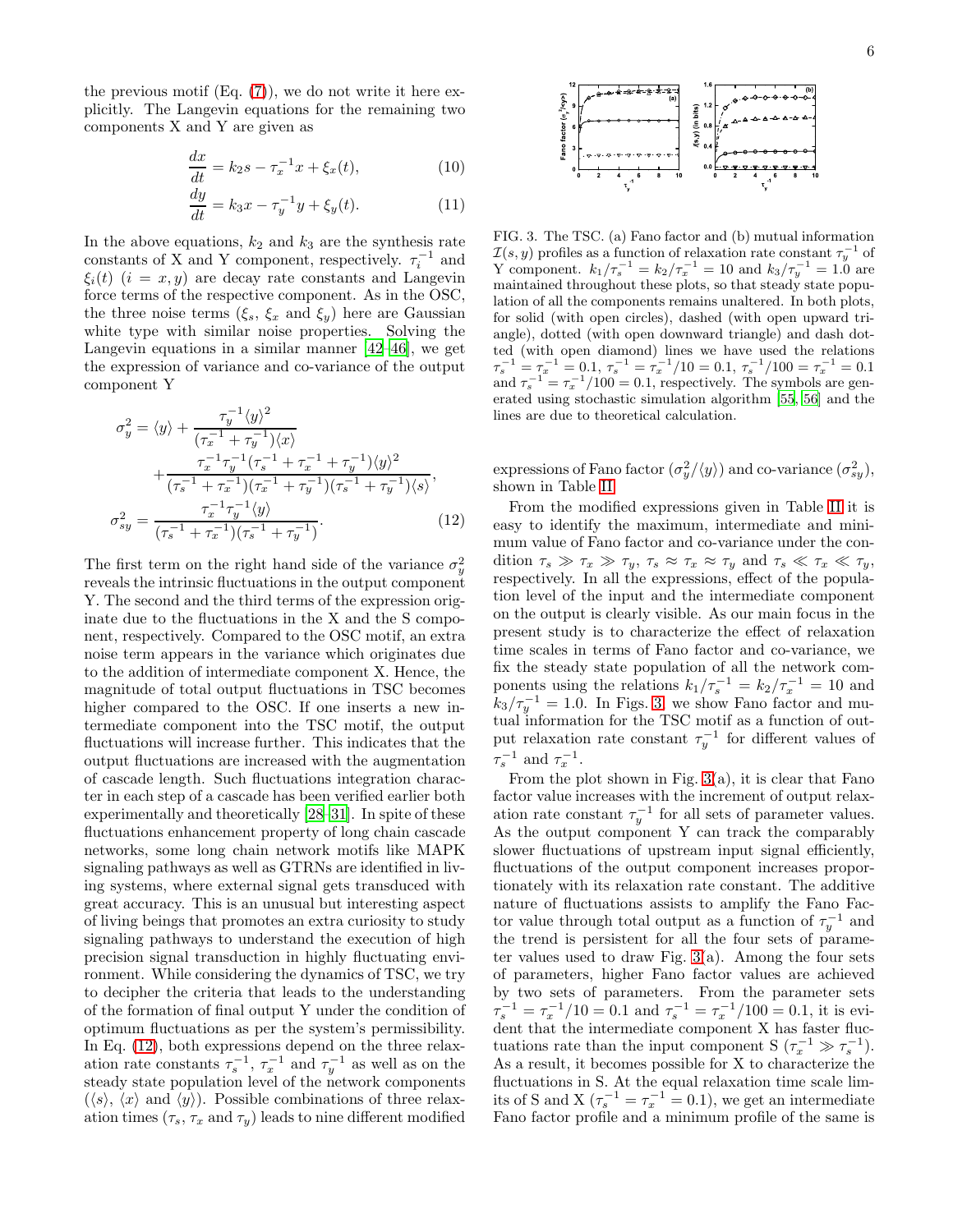<span id="page-6-0"></span>TABLE II. Modified forms of the analytical solution (Eq. [\(12\)](#page-5-0)) of TSC motif. Fano factor  $(\sigma_y^2/\langle y \rangle)$  and co-variance  $(\sigma_{sy}^2)$  at different relaxation time limits are shown with  $\rho = \tau_s/(\tau_s + \tau_y) \leq 1$ .

|                         |                 | $\tau_x \gg \tau_u$                                                                                 | $\tau_x \approx \tau_y$                                                                                   | $\tau_x \ll \tau_y$                                                                                                       |
|-------------------------|-----------------|-----------------------------------------------------------------------------------------------------|-----------------------------------------------------------------------------------------------------------|---------------------------------------------------------------------------------------------------------------------------|
| $\tau_s \gg \tau_x$     | Fano factor     | $\langle x \rangle$                                                                                 | $1+0.5\frac{\langle y\rangle}{\langle x\rangle}$<br>$+\frac{\langle y \rangle}{\langle s \rangle}$        | $+ \frac{\tau_x \langle y \rangle}{\tau_y \langle x \rangle}$<br>$+\rho \frac{\langle y \rangle}{\langle s \rangle}$      |
|                         | $\sigma_{s}^2$  | $\langle y \rangle$                                                                                 | $\langle y \rangle$                                                                                       | $\rho \langle y \rangle$                                                                                                  |
| $\tau_s \approx \tau_x$ | Fano factor     | $\frac{\langle y \rangle}{\langle x \rangle} + 0.5 \frac{\langle y \rangle}{\langle s \rangle}$     | $1+0.5\frac{\langle y\rangle}{\langle x\rangle}+\frac{3\langle y\rangle}{8\langle s\rangle}$              | $+\frac{\tau_x \langle y \rangle}{\tau_y \langle x \rangle} + \frac{\tau_x \langle y \rangle}{\tau_y \langle s \rangle}$  |
|                         | $\sigma_{sy}^2$ | $0.5\langle y \rangle$                                                                              | $0.25\langle y \rangle$                                                                                   | $0.5 \frac{\tau_s \langle y \rangle}{\tau_s}$                                                                             |
| $\tau_s\ll\tau_x$       | Fano factor     | $1+\frac{\langle y\rangle}{\langle x\rangle}+\frac{\tau_s\langle y\rangle}{\tau_x\langle s\rangle}$ | $1+0.5\frac{\langle y\rangle}{\langle x\rangle}+0.5\frac{\tau_s\langle y\rangle}{\tau_x\langle s\rangle}$ | $-\frac{\tau_{s}\langle y\rangle}{\tau_{y}\langle s\rangle}$<br>$1+\frac{\tau_x\langle y\rangle}{\tau_y\langle x\rangle}$ |
|                         | $\sigma_{sy}^2$ | $\tau_s \rho \langle y \rangle$<br>$\tau_x$                                                         | $\tau_s^2\langle y\rangle$<br>$\tau_x \tau_y$                                                             | $\tau_s^2\langle y\rangle$<br>$\tau_x \tau_y$                                                                             |

obtained for  $\tau_s^{-1}/100 = \tau_x^{-1} = 0.1$ . This happens as the S component fluctuates in a faster time scale compared to the X component which, in turn, forbids X to differentiate the concentration change in S. As a result, X is unable to carry forward the variation in signal due to S to the Y component of the TSC motif. In this relaxation time scale limit, the intermediate X acts as a low pass filter that passes only low-frequency input signal. For this reason, highly fluctuating (high-frequency) input signal is impeded by the intermediate component that inhibits fluctuations propagation through the motif.

In Fig. [3\(](#page-5-1)b), mutual information  $\mathcal{I}(s, y)$  flow varies with the relaxation rate of Y and we observe that TSC motif transduces information more reliably at faster fluctuations in Y due to proper characterization of the input signal variation and is applicable for different choice of parameters sets. For the four sets of parameters, mutual information follows the increasing trend of Fano factor but, it is important to mention that for  $\tau_s^{-1}/100 =$  $\tau_x^{-1} = 0.1, \mathcal{I}(s, y)$  value is almost zero. This happens due to slow fluctuations in X compared to S which impedes the flow of information due to input signal into the downstream component. As a result, the intermediate component cannot discriminate the variation of external signal and gives a constant response to the change in the environment. Although the Fano factor is minimum at this time frame, the TSC motif is unable to adapt due to the approximately zero mutual information processing ability. Hence, the network motif opts for a relaxation time scale where both fluctuations and mutual information processing capacity adopts an optimum value.

Next, we extend our calculation for a generalized motif of linear long chain cascade (see Fig.  $1(c)$ ) considering n numbers of different intermediate components  $(X_1, X_2, ...)$  $X_n$ ) that are present in between the input and the output component. Using the concept of TSC motif, we obtain the expressions of Fano factor for three limiting

relaxation rate conditions as

$$
1 + \frac{\langle y \rangle}{\langle x_n \rangle} + \dots + \frac{\langle y \rangle}{\langle x_1 \rangle} + \frac{\langle y \rangle}{\langle s \rangle}
$$
  
for  $\tau_y \gg \tau_{x_n} \gg \dots \gg \tau_{x_1} \gg \tau_s$ ,  

$$
1 + c_n \frac{\langle y \rangle}{\langle x_n \rangle} + \dots + c_1 \frac{\langle y \rangle}{\langle x_1 \rangle} + c_s \frac{\langle y \rangle}{\langle s \rangle}
$$
  
for  $\tau_y \approx \tau_{x_n} \approx \dots \approx \tau_{x_1} \approx \tau_s$ ,  

$$
1 + \frac{\tau_{x_n} \langle y \rangle}{\tau_y \langle x_n \rangle} + \dots + \frac{\tau_{x_1} \langle y \rangle}{\tau_y \langle x_1 \rangle} + \frac{\tau_s \langle y \rangle}{\tau_y \langle s \rangle}
$$
  
for  $\tau_y \ll \tau_{x_n} \ll \dots \ll \tau_{x_1} \ll \tau_s$ .

where  $c_1, \dots, c_n \leqslant 0.5, c_s \leqslant 0.5$  and  $\tau_{x_1}, \tau_{x_2}, \dots, \tau_{x_n}$  are the relaxation time of the  $X_1, X_2, \cdots, X_n$  component, respectively. The expressions given above are three simplified forms of Fano factor expressions for linear long chain signal transduction motif or GTRN cascade with n number of different intermediate components. The main motivation to evaluate these simplified forms is that using the expressions, one can easily get a gross quantitative idea about the output fluctuations of any linear chain network cascade with large number of intermediate components. If one knows the steady state population level of the network components as well as lifetime of the same then only using those parameters one can calculate Fano factor quantity that will provide a hint about the networks fluctuations. This is the main advantage of the present formalism that makes easier the study of stochastic features of several unexplored systems.

In the aforesaid discussion, we have searched for the effect of relaxation time scale on signal transduction machinery through linear type of GTRN motifs. These results suggest us to extend our analysis to motifs having branched pathway. The branched pathway motifs are generated with the help of lateral combinations of more than one linear pathway motifs. Therefore, our next objective is to investigate the relaxation time scale effect on a family of branched network such as feed forward loop (FFL) [\[2,](#page-12-13) [12,](#page-12-12) [32,](#page-13-4) [33\]](#page-13-5). FFL appears more frequently in gene networks of E. coli, S. cerevisiae and other living organisms. It consists of three genes which are characterized by three different transcription factors S, X and Y where X regulates Y and S regulates both X and Y. Thus, S directly as well as indirectly, via X, regulates Y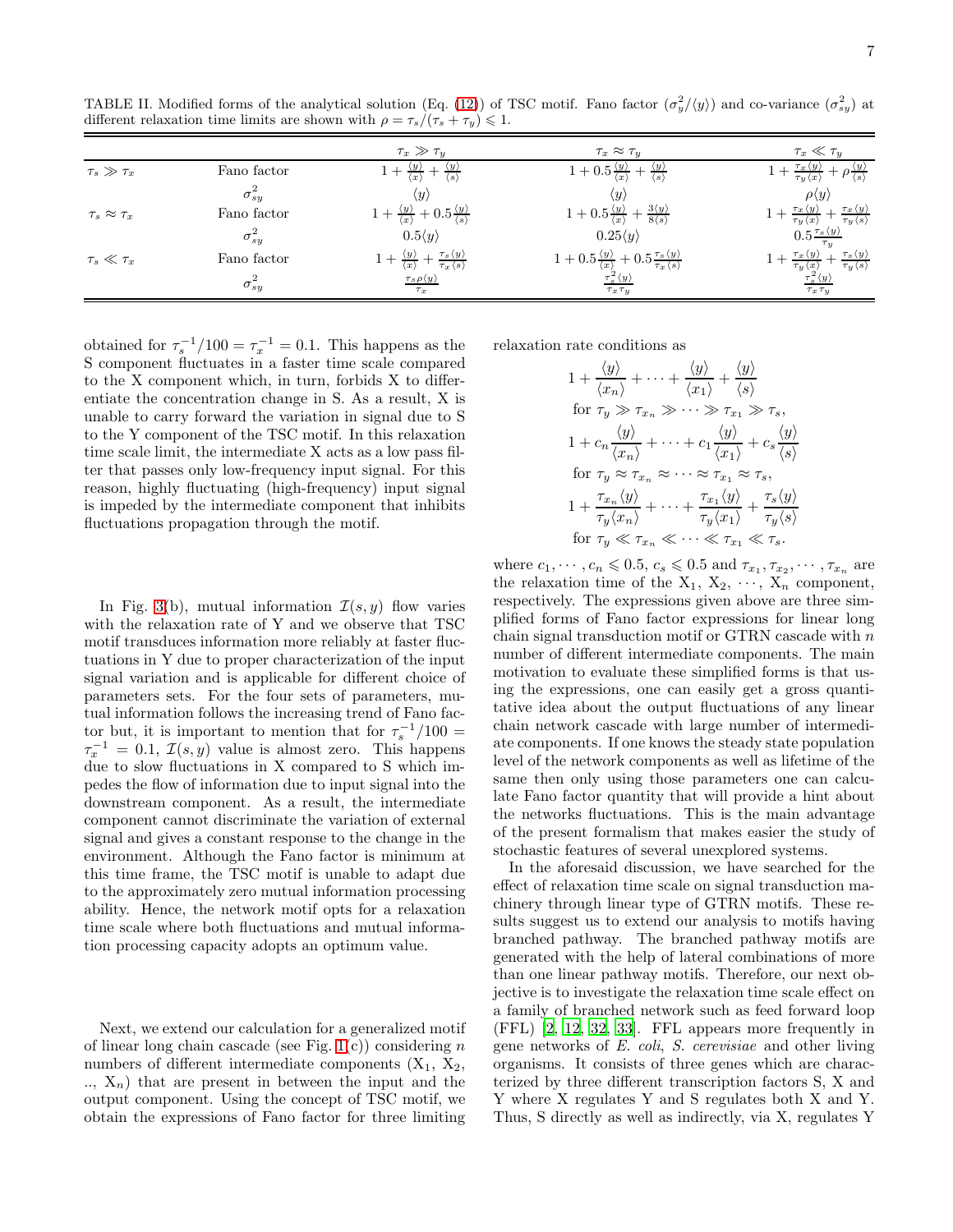leading to positive (activation) or negative (repression) transcription interaction. Sign of the direct regulation path is equal to the indirect path for coherent feed forward loop (CFFL) but opposite sign of two regulatory pathways is the basis for incoherent feed forward loop (ICFFL). Although eight FFL are possible from structural configuration, we study only two most abundant network motifs, type-1 CFFL and ICFFL. The FFL networks have two input signals, one signal induces the S encoded transcription factor gene and the other induces the X encoded gene. For the sake of simplicity, we investigate these motifs under the effect of constant input signal. In the following subsections, we discuss the role of different time scales on the two FFL motifs.

# C. Coherent feed forward loop

In type-1 CFFL motif, both S and X either positively or negatively regulate the promoter of the target gene Y. The expression level of output Y is controlled by the concentration of two upstream transcription factors. If both S and X are required to control the production of Y, the motif behaves as AND like logic gate otherwise it behaves as an OR like logic gate. Keeping this in mind, we examine these two architectures and investigate which one of these two faces maximum fluctuations in a noisy environment.

#### *1. OR like gate*

In OR like CFFL (OCFFL) motif (Fig. [1\(](#page-1-0)d)), any one of the two upstream components (S and X) is sufficient to control the expression of Y. Hence, in the dynamical equation of Y, we introduce two different synthesis rate constants,  $k_3'$  and  $k_3$  for the direct and the indirect regulation pathways, respectively. These two rate constants give freedom to tune up the extent of interaction amid the transcription factor and the target gene in an independent way. The first term defines the extent of interaction to express Y via direct pathway and the second one is responsible for the indirect pathway. From the logical condition, either of the two interactions of this motif is predominant over the other, i.e., if the direct regulation is stronger then the indirect regulation must be weaker, or vice versa. When the direct regulation path is more prominent, the motif behaves like the OSC but if the indirect path plays a pivotal role, then it performs as the TSC. Keeping this in mind, we write the stochastic dynamical equations as

<span id="page-7-0"></span>
$$
\frac{dx}{dt} = k_2 s - \tau_x^{-1} x + \xi_x(t),
$$
\n(13)

$$
\frac{dy}{dt} = k_3's + k_3x - \tau_y^{-1}y + \xi_y(t). \tag{14}
$$

While writing the above equations, we do not explicitly show the dynamical equation for S component but use

the previously written Eq. [\(7\)](#page-3-1) for the OSC. Using usual method of solution, we evaluate the following expression of variance and co-variance

<span id="page-7-1"></span>
$$
\sigma_y^2 = \langle y \rangle + \frac{\tau_y^{-1} \beta^2 \langle x \rangle}{(\tau_x^{-1} + \tau_y^{-1})} + \frac{\tau_y^{-1} \gamma^2 \langle s \rangle}{(\tau_s^{-1} + \tau_y^{-1})}
$$

$$
+ p \frac{\tau_x^{-1} \tau_y^{-1} (\tau_s^{-1} + \tau_x^{-1} + \tau_y^{-1}) \langle s \rangle}{(\tau_s^{-1} + \tau_x^{-1}) (\tau_x^{-1} + \tau_y^{-1}) (\tau_s^{-1} + \tau_y^{-1})},
$$

$$
\sigma_{sy}^2 = \frac{\tau_y^{-1} \langle y \rangle}{(\tau_s^{-1} + \tau_y^{-1})} - \frac{\tau_s^{-1} \tau_y^{-1} \beta \langle x \rangle}{(\tau_s^{-1} + \tau_x^{-1}) (\tau_s^{-1} + \tau_y^{-1})},
$$
(15)

where  $\alpha$ ,  $\beta$ ,  $\gamma$  and p are  $k_2/\tau_x^{-1}$ ,  $k_3/\tau_y^{-1}$ ,  $k_3'/\tau_y^{-1}$  and  $\alpha^2 \beta^2 + 2\alpha \beta \gamma$ , respectively. All the rate constants define their usual meaning in the above kinetic equations (Eqs. [\(13-14\)](#page-7-0)). To understand the effect of relaxation time scale on this model, we take all possible relations among the three relaxation time constants and obtain nine conditions using which modified expressions of Fano factor and co-variance are calculated (see Table [III\)](#page-8-0).

Similar to our previously discussed motifs, the OCFFL motif also accomplishes maximum, intermediate and minimum values of Fano factor and co-variance for the three separate relaxation time limiting conditions  $\tau_s \gg$  $\tau_x \gg \tau_y$ ,  $\tau_s \approx \tau_x \approx \tau_y$  and  $\tau_s \ll \tau_x \ll \tau_y$ . These modified (maximum, intermediate and minimum) forms are given in Table [III.](#page-8-0) For OCFFL, we do not explore graphically the role of relaxation rate constant  $\tau_y^{-1}$  on Fano factor and mutual information. Due to the presence of an interesting feature in this motif by the virtue of direct and indirect contribution of two regulatory pathways in gene regulation via S and X, respectively, we look at the dependence of the rate constants  $k'_3$  and  $k_3$ . Since, on the basis of the dominating power amid the two rate constants, the OCFFL motif can reduce to either OSC or TSC, we investigate the effect of these synthesis rate constants on the fluctuations and mutual information propagation. We show Fano factor and mutual information  $\mathcal{I}(s, y)$  as a function of  $k'_3$  in Fig. [\(4\)](#page-8-1). For both plots, we maintain a constant pool of the steady state population level of the Y component using the relation  $(10k_3 + k'_3)/\tau_y^{-1} = 10$  and set a high value of the relaxation rate constant  $\tau_y^{-1} = 10$ . Only in this relaxation time domain, the output component can track fluctuations in the upstream signal very accurately.

In Fig.  $(4)$ , we increase the influence of direct regulatory pathway with the help of augmentation of the S dependent synthesis rate constant  $k_3'$  of the Y component. By doing this, we increase the contribution of the OSC motif in the OCFFL but decrease the contribution of X dependent synthesis rate constant  $k_3$  due to the relation  $(10k_3 + k'_3)/\tau_y^{-1} = 10$ . In Fig. [4\(](#page-8-1)a), Fano factor profile slowly goes down with  $k'_3$  for  $\tau_s^{-1} = \tau_x^{-1}/10 = 0.1$ and  $\tau_s^{-1} = \tau_x^{-1}/100 = 0.1$ . At these two limits, fluctuations can propagate through this motif very smoothly. For very low value of  $k'_3$ , the OCFFL motif behaves as a TSC with high Fano factor value. On the other hand, for high value of  $k'_3$ , the OCFFL motif behaves as a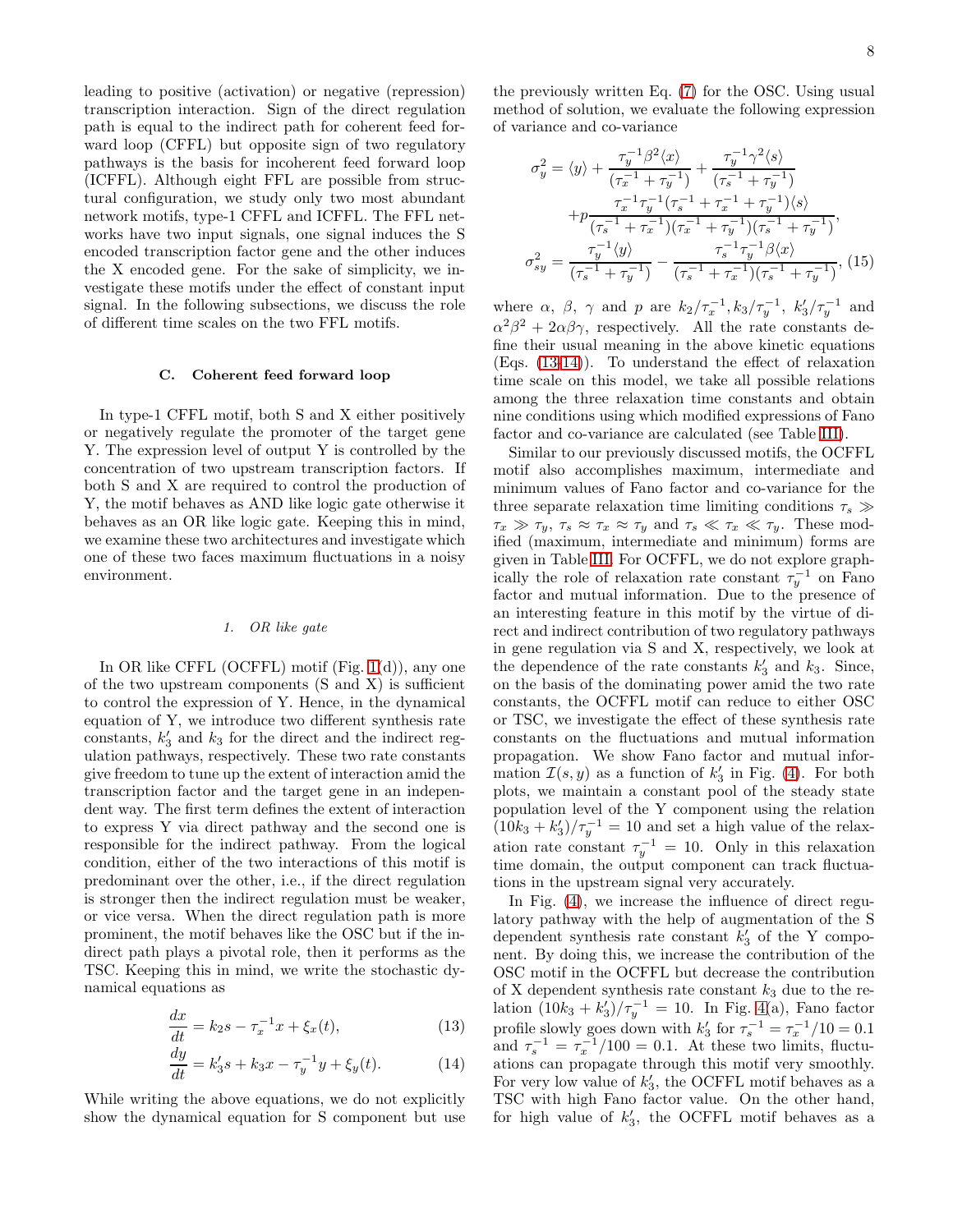<span id="page-8-0"></span>TABLE III. Modified forms of the analytical solution (Eq. [\(15\)](#page-7-1)) of OCFFL motif. Fano factor  $(\sigma_y^2/\langle y \rangle)$  and co-variance  $(\sigma_{sy}^2)$  at different relaxation time limits are shown where  $\rho = \tau_s/(\tau_s + \tau_y) \leq 1$ ,  $\alpha = k_2/\tau_x^{-1}$ ,  $\beta = k_3/\tau_y^{-1}$ ,  $\gamma = k_3'/\tau_y^{-1}$  and  $p = \alpha^2 \beta^2 + 2\alpha \beta \gamma.$ 

|                         |                 | $\tau_x \gg \tau_y$                                                                                                 | $\tau_x \approx \tau_y$                                                                                                                              | $\tau_x\ll\tau_y$                                                                                                                      |
|-------------------------|-----------------|---------------------------------------------------------------------------------------------------------------------|------------------------------------------------------------------------------------------------------------------------------------------------------|----------------------------------------------------------------------------------------------------------------------------------------|
| $\tau_s \gg \tau_x$     | Fano factor     | $(\gamma^2+p)\langle s\rangle$<br>$\langle y \rangle$                                                               | $(\gamma^2+p)\langle s\rangle$<br>$\langle y \rangle$                                                                                                | $(+p)\langle s\rangle$<br>$x^2 \tau_x \langle x \rangle$<br>$\tau_y \langle y \rangle$                                                 |
|                         | $\sigma_{sy}^2$ | $\tau_x \beta \langle x \rangle$<br>$\langle y \rangle$                                                             | $\tau_x \beta \langle x \rangle$<br>$\langle y \rangle$                                                                                              | $\tau_x \beta \langle x \rangle$<br>$\rho(\langle y \rangle)$                                                                          |
| $\tau_s \approx \tau_x$ | Fano factor     | $(\gamma^2+0.5p)\langle s\rangle$<br>$\beta^2 \langle x \rangle$                                                    | $(0.5\gamma^2+\frac{3p}{8})\langle s\rangle$<br>$1+0.5\frac{\beta^2\langle x\rangle}{\langle x\rangle}$                                              | $\tau_s(\gamma^2+p)\langle s\rangle$<br>$\frac{\beta^2 \tau_x \langle x \rangle}{\tau_y \langle y \rangle}$                            |
|                         | $\sigma_{sy}^2$ | $\langle y \rangle - 0.5\beta \langle x \rangle$                                                                    | $0.5\langle y \rangle - 0.25\beta\langle x \rangle$                                                                                                  | $\tau_s(\langle y \rangle - 0.5\beta\langle x \rangle)$<br>$\tau_u$                                                                    |
| $\tau_s\ll\tau_x$       | Fano factor     | $(\rho \gamma^2 + \frac{\tau_s p}{\tau_x}) \langle s \rangle$<br>$\beta^2 \langle x \rangle$<br>$\langle u \rangle$ | $1+0.5\frac{\beta^2\langle x\rangle}{\langle n\rangle}+\frac{\tau_s(\gamma^2+0.5p)\langle s\rangle}{\langle n\rangle}$<br>$\tau_u \langle y \rangle$ | $\tau_s(\gamma^2+p)\langle s\rangle$<br>$\beta^2 \tau_x \langle x \rangle$<br>$\tau_y \langle y \rangle$<br>$\tau_u \langle y \rangle$ |
|                         | $\sigma_{sy}^2$ | $\rho(\langle y \rangle - \beta \langle x \rangle)$                                                                 | $\tau_s(\langle y\rangle-\beta\langle x\rangle)$<br>$\tau_u$                                                                                         | $\tau_s(\langle y\rangle-\beta\langle x\rangle)$<br>$\tau_u$                                                                           |

OSC with comparatively low Fano factor value. For the rest of the two parameter sets  $(\tau_s^{-1} = \tau_x^{-1} = 0.1$  and  $\tau_s^{-1}/100 = \tau_x^{-1} = 0.1$ , the Fano factor value increases with  $k'_3$  as fluctuations propagation is hindered by the intermediate component X due to the indirect pathway. At these limits, for low value of  $k'_3$ , the motif attains a lower Fano factor value but as the value of  $k_3$  increases, the extent of OSC character plays a dominant role which in turn increases the Fano factor value and fluctuations propagation becomes smooth via the direct pathway without any sort of intermediate obstacle.

In Fig. [4\(](#page-8-1)b), we show the mutual information  $\mathcal{I}(s, y)$  in between the input signal S and the output Y as a function of  $k'_3$ . The profile shows an increasing trend and is valid for all sets of parameter considered. Information processing is mainly affected by fluctuations and number of intermediate component(s) in between the input and the output of the corresponding network. Hence, at low value of  $k'_3$ , lesser amount of signal is transmitted compared to high value of  $k_3'$  due to the transition from effective TSC character to effective OSC character as  $k'_3$  is increased.



<span id="page-8-1"></span>FIG. 4. The OCFFL. (a) Fano factor and (b) mutual information  $\mathcal{I}(s, y)$  profiles as a function of S dependent synthesis rate constant  $k'_3$  of Y component. The relations  $k_1/\tau_s^{-1}$  =  $k_2/\tau_x^{-1} = 10$ ,  $(10k_3 + k'_3)/\tau_y^{-1} = 10$  and  $\tau_y^{-1} = 10$  are maintained so that steady state population of all the components remain unaltered. In both plots, for solid (with open circles), dashed (with open upward triangle), dotted (with open downward triangle) and dash dotted (with open diamond) lines we have used  $\tau_s^{-1} = \tau_x^{-1} = 0.1, \tau_s^{-1} = \tau_x^{-1}/10 = 0.1,$  $\tau_s^{-1}/100 = \tau_x^{-1} = 0.1$  and  $\tau_s^{-1} = \tau_x^{-1}/100 = 0.1$ , respectively. The symbols are generated using stochastic simulation algorithm [\[55](#page-13-20), [56](#page-13-21)] and the lines are due to theoretical calculation.

Among the four parameter sets considered, exceptionally low  $\mathcal{I}(s, y)$  value is obtained for  $\tau_s^{-1}/100 = \tau_x^{-1} = 0.1$ due to faster fluctuations rate of S component than X and Y components. Living systems having the OCFFL motif have a great advantage of adopting either of the two linear cascades (OSC or TSC) with the variation of weightage on direct or indirect pathway of gene regulation. Thus, any system when gives an extra importance on the TSC, attains maximum output fluctuations with minimum mutual information but attains reverse results by giving importance to the OSC motif. A trade off between output fluctuations and mutual information may be accomplished by the system using these two pathways, direct and indirect. Therefore, the essence of this motif is that during evolution it has been designed in a way that makes a living system more adaptable within any diverse environmental situation.

### *2. AND like gate*

In the AND like CFFL  $(ACFFL)$  motif  $(Fig. 1(e)),$  $(Fig. 1(e)),$  $(Fig. 1(e)),$ both S and X jointly regulate the target gene Y. Thus, in the dynamical equation of Y, the synthesis term is expressed in terms of both S and X. Other than this synthesis part, rest of the equations of all the dynamical components are the same as the OCFFL motif,

$$
\frac{dx}{dt} = k_2 s - \tau_x^{-1} x + \xi_x(t),
$$
\n(16)

$$
\frac{dy}{dt} = k_3 sx - \tau_y^{-1} y + \xi_y(t). \tag{17}
$$

In the above set of equations, all the rate constants define kinetic significance of the corresponding network components. Here, we also do not rewrite the dynamical equation for S and use the previous equation (Eq. [\(7\)](#page-3-1)). We solve the set of dynamical equations considering an approximation  $\langle sx \rangle = \langle s \rangle \langle x \rangle$  [\[42](#page-13-13)[–46](#page-13-14)] as reactions in between the two components S and X are uncorrelated with each other and obtain simplified analytical form of variance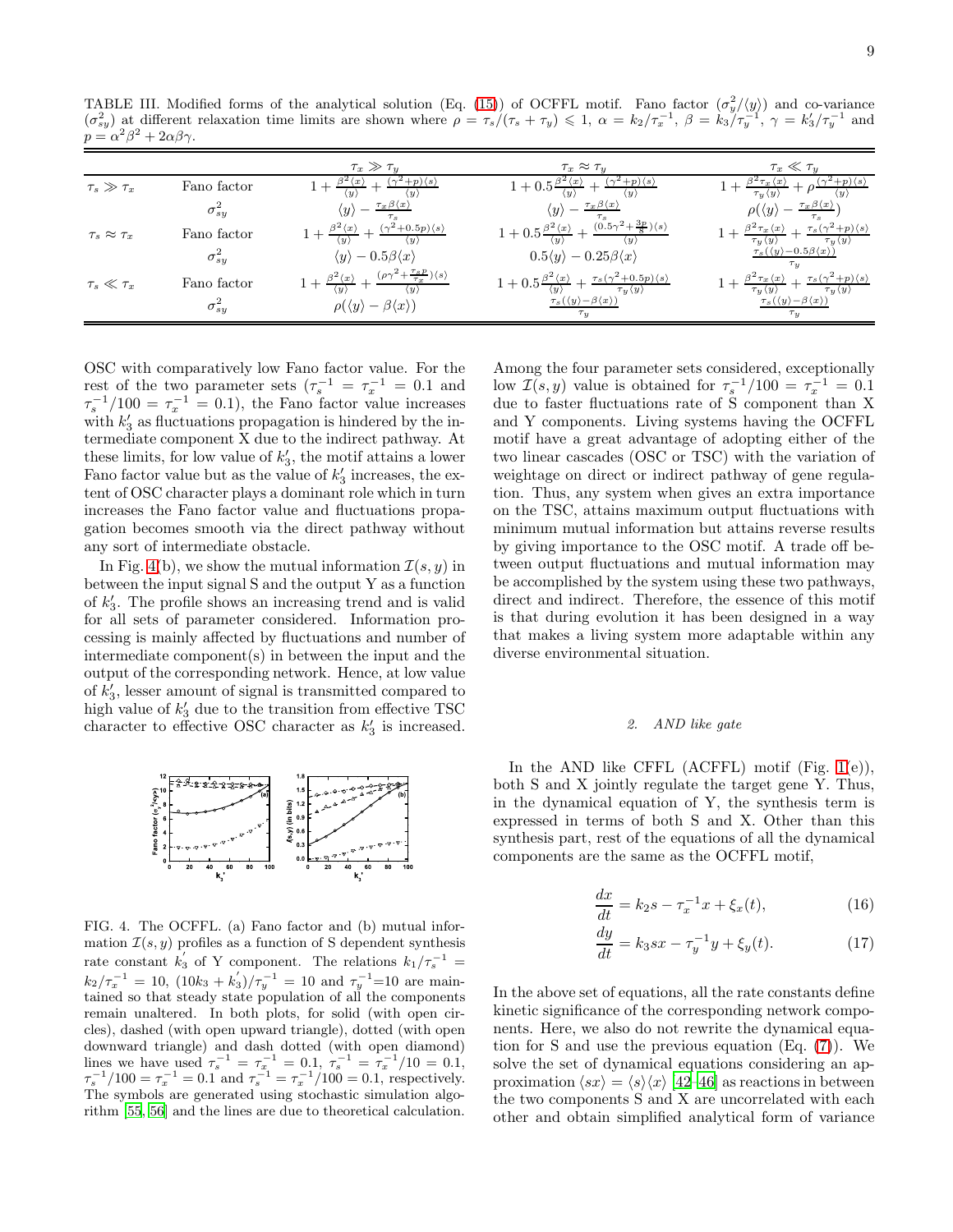<span id="page-9-1"></span>TABLE IV. Modified forms of the analytical solution (Eq. 18) of ACFFL motif. Fano factor  $(\sigma_y^2/\langle y \rangle)$  and co-variance  $(\sigma_{sy}^2)$  at different relaxation time limits are shown where  $\rho = \tau_s/(\tau_s + \tau_y) \leq 1$ .

|                         |                 | $\tau_x \gg \tau_y$                                                                                                     | $\tau_x \approx \tau_y$                                                                                             | $\tau_x \ll \tau_y$                                                                                                        |
|-------------------------|-----------------|-------------------------------------------------------------------------------------------------------------------------|---------------------------------------------------------------------------------------------------------------------|----------------------------------------------------------------------------------------------------------------------------|
| $\tau_s \gg \tau_x$     | Fano factor     | $4\frac{\langle y \rangle}{\langle s \rangle}$                                                                          | $1+0.5\frac{\langle y\rangle}{\langle x\rangle}+4\frac{\langle y\rangle}{\langle s\rangle}$                         | $1+\frac{\tau_x\langle y\rangle}{\tau_y\langle x\rangle}+4\rho\frac{\langle y\rangle}{\langle s\rangle}$                   |
|                         | $\sigma_{sy}^2$ | $2\langle y \rangle$                                                                                                    | $2\langle y \rangle$                                                                                                | $2\rho\langle y\rangle$                                                                                                    |
| $\tau_s \approx \tau_x$ | Fano factor     | $1+\frac{\langle y \rangle}{\langle x \rangle}+2.5\frac{\langle y \rangle}{\langle s \rangle}$                          | $1+0.5\frac{\langle y\rangle}{\langle x\rangle}+\frac{13\langle y\rangle}{8\langle s\rangle}$                       | $1+\frac{\tau_x\langle y\rangle}{\tau_y\langle x\rangle}+4\frac{\tau_x\langle y\rangle}{\tau_y\langle s\rangle}$           |
|                         | $\sigma_{sy}^2$ | $1.5\langle y \rangle$                                                                                                  | $0.75\langle y \rangle$                                                                                             | $1.5 \frac{\tau_s \langle y \rangle}{2}$                                                                                   |
| $\tau_s\ll\tau_x$       | Fano factor     | $(\rho+3\frac{\tau_s}{\tau_x})\langle y\rangle$<br>$\frac{\langle y \rangle}{\langle x \rangle}$<br>$\langle x \rangle$ | $1 + 0.5\frac{\langle y \rangle}{\langle x \rangle} + 2.5\frac{\tau_s \langle y \rangle}{\tau_x \langle s \rangle}$ | $+4\frac{\tau_s\langle y\rangle}{\tau_y\langle s\rangle}$<br>$1+\frac{\tau_{x}\langle y\rangle}{\tau_{y}\langle x\rangle}$ |
|                         | $\sigma_{sy}$   | $(1+\frac{\tau_s}{\tau_x})\rho\langle y\rangle$                                                                         | $(1+\frac{\tau_s}{\tau_x})\frac{\tau_s\langle y\rangle}{\tau_y}$                                                    | $(1+\frac{\tau_s}{\tau_x})\frac{\tau_s\langle y\rangle}{\tau_y}$                                                           |

and co-variance of the target gene Y as

<span id="page-9-0"></span>
$$
\sigma_y^2 = \langle y \rangle + \frac{\tau_y^{-1} \langle y \rangle^2}{(\tau_x^{-1} + \tau_y^{-1}) \langle x \rangle} + \frac{\tau_y^{-1} \langle y \rangle^2}{(\tau_s^{-1} + \tau_y^{-1}) \langle s \rangle} \n+ \frac{3\tau_x^{-1} \tau_y^{-1} (\tau_s^{-1} + \tau_x^{-1} + \tau_y^{-1}) \langle y \rangle^2}{(\tau_s^{-1} + \tau_x^{-1}) (\tau_x^{-1} + \tau_y^{-1}) (\tau_s^{-1} + \tau_y^{-1}) \langle s \rangle}, \n\sigma_{sy}^2 = \frac{\tau_y^{-1} \langle y \rangle}{(\tau_s^{-1} + \tau_y^{-1})} + \frac{\tau_x^{-1} \tau_y^{-1} \langle y \rangle}{(\tau_s^{-1} + \tau_x^{-1}) (\tau_s^{-1} + \tau_y^{-1})}. \tag{18}
$$

It is interesting to note that for both TSC and ACFFL, we get almost equivalent variance expression (see Eq. [\(12\)](#page-5-0) and Eq. [\(18\)](#page-9-0)) except for two factors. These extra terms are the third and the fourth term on the right hand side of Eq. [\(18\)](#page-9-0). The third term arises due to direct regulation of Y by S. The fourth term is multiplied by a numerical factor 3. From these extra terms, it is obvious that ACFFL shows higher fluctuating property than TSC due to the additive nature of two positive regulatory pathways (both direct and indirect) [\[2,](#page-12-13) [20,](#page-12-10) [63](#page-13-24)[–65\]](#page-13-26). From Eq. [\(18\)](#page-9-0), we get all possible reduced forms of Fano factor and co-variance expressions using nine possible relations among the three relaxation time scales (see Table [IV\)](#page-9-1).

As shown in the calculation for previous motifs, it is clear from Table [IV](#page-9-1) that, for ACFFL, Fano factor and covariance achieve maximum, intermediate and minimum values for  $\tau_s \gg \tau_x \gg \tau_y$ ,  $\tau_s \approx \tau_x \approx \tau_y$  and  $\tau_s \ll \tau_x \ll \tau_y$ , respectively. At these time scales, the modified forms of both Fano factor and co-variance are almost similar with the modified forms of TSC (see Table [II\)](#page-6-0) but terms like  $\langle y \rangle / \langle s \rangle$  and  $\langle y \rangle$  appear with multiplicative factor greater than 1. This leads to a high level of fluctuating environment for the ACFFL motif. The main reason behind the elevation of output fluctuations is the addition of fluctuations due to input signal S into the total fluctuations of the output component Y in two ways, direct and indirect pathways. Due to the such types of fluctuations addition phenomena, we get a higher Fano factor value. Similarly, we also obtain high level of mutual information  $\mathcal{I}(s, y)$ transduction due to the presence of two subsequent pathways by which the target gene reliably accumulates signal information with greater extent and transcribes gene products precisely with the variation of input signal. To verify these features, we show Fano factor and mutual

information as a function of relaxation rate constant  $\tau_y^{-1}$ for four different parameter sets of relaxation rate constants in Fig. [5.](#page-9-2)

In Fig. [5\(](#page-9-2)a), highest Fano factor value is obtained for the parameter sets  $\tau_s^{-1} = \tau_x^{-1}/10 = 0.1$  and  $\tau_s^{-1} =$  $\tau_x^{-1}/100 = 0.1$ . Both sets are due to faster fluctuations of the intermediate component X. On the other hand, lowest Fano factor value is attained for  $\tau_s^{-1}/100 = \tau_x^{-1} = 0.1$ and is due to faster fluctuations of input signal S. For  $\tau_s^{-1} = \tau_x^{-1} = 0.1$ , the motif shows an intermediate Fano factor value. In all cases, Fano factor value increases with the relaxation rate constant of the target gene Y. Similar trend is also observed for the mutual information  $\mathcal{I}(s, y)$  profile (Fig. [5\(](#page-9-2)b)). Therefore, this motif has high information processing capacity in spite of the presence of high level of fluctuations. Such high input signal processing phenomena facilitate the networks reliability for signal transduction in GTRN and makes this motif a highly abundant one among rest of the CFFL present within the family of cellular networks. In this connection, it is important to mention that the network architecture can facilitate cellular fitness advantage in adverse environment due to increase of fluctuations. Thus, high



<span id="page-9-2"></span>FIG. 5. The ACFFL. (a) Fano factor and (b) mutual information  $\mathcal{I}(s, y)$  profiles as a function of relaxation rate constant  $\tau_y^{-1}$  of Y component. The relations  $k_1/\tau_s^{-1} = k_2/\tau_x^{-1} = 10$ and  $k_3/\tau_y^{-1} = 0.1$  are maintained so that steady state population of all the components remain unaltered. In both plots, for solid (with open circles), dashed (with open upward triangle), doted (with open downward triangle) and dash dotted (with open diamond) lines we have used  $\tau_s^{-1} = \tau_x^{-1} = 0.1$ ,  $\tau_s^{-1} = \tau_x^{-1}/10 = 0.1, \tau_s^{-1}/100 = \tau_x^{-1} = 0.1 \text{ and } \tau_s^{-1} = 0.1$  $\tau_x^{-1}/100 = 0.1$ , respectively. The symbols are generated using stochastic simulation algorithm [\[55,](#page-13-20) [56](#page-13-21)] and the lines are due to theoretical calculation.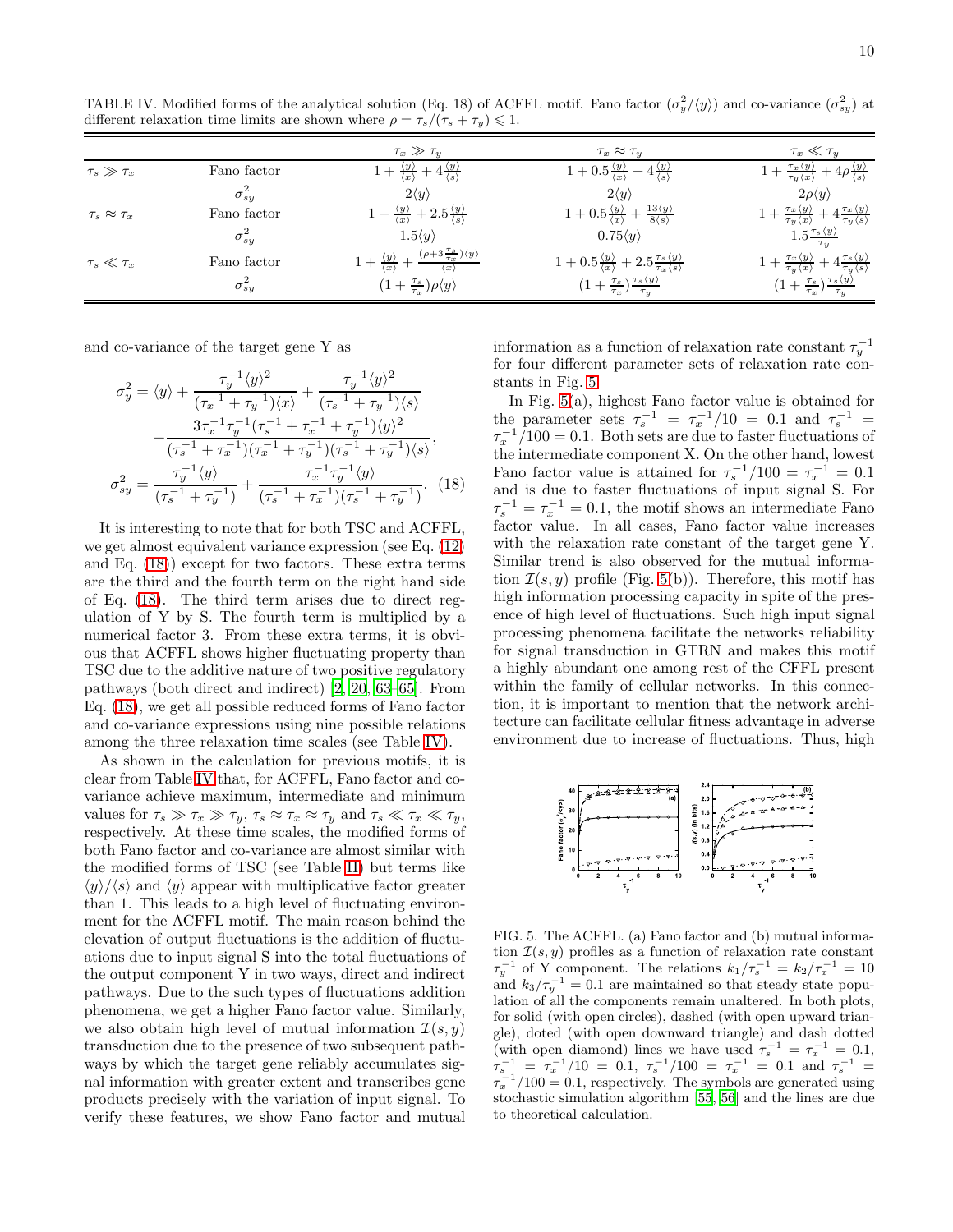fluctuations in output gene expression trigger phenotypic heterogeneity in clonal cell populations and can induce drug resistance [\[25](#page-12-16), [66\]](#page-13-27). A similar type of CFFL is also liable for drug resistance of human cancer cells.

#### D. Incoherent feed forward loop

The last motif considered in the present work is another class of FFL known as Incoherent feed forward loop. We focus only on the type-1 incoherent feed forward loop (ICFFL) (Fig.  $1(f)$ ). In this motif, two regulatory pathways act in an opposite manner. Here, input signal S positively regulates the target gene Y through the direct pathway. However, the intermediate component X represses the expression of Y. As a result, S initially activates both X and Y rapidly but after some time, population level of X reaches a threshold to repress the production of Y. While modeling the repression phenomenon, we consider the Hill coefficient to be one. Thus, the Langevin equations for the dynamical quantities can be written as

$$
\frac{dx}{dt} = k_2 s - \tau_x^{-1} x + \xi_x(t),
$$
\n(19)

$$
\frac{dy}{dt} = k_3 g(x)s - \tau_y^{-1} y + \xi_y(t).
$$
 (20)

In the above equation,  $g(x) = K/(K + x)$  is a nonlinear repressive function that depends on the concentration of  $X$  and  $K$ , the ratio of unbinding to binding rate constants of transcription factor X at the promoter region of Y gene. We also consider  $\langle g(x)s \rangle = \langle g(x)\rangle \langle s \rangle$  as the kinetic equations for both S and X are uncorrelated with each other and  $\langle x \rangle/(K+\langle x \rangle) \approx 1$  as steady state concentration of the X component is much higher than the unbindingbinding constant  $(x \gg K)$ . For this motif, we use the earlier kinetic equation for S (see Eq. [\(7\)](#page-3-1)). Solving the set of kinetic equations, we get the simplified mathematical form of variance and co-variance [\[42](#page-13-13)[–46\]](#page-13-14)

<span id="page-10-1"></span>
$$
\sigma_y^2 = \langle y \rangle + \frac{\tau_y^{-1} \langle y \rangle^2}{(\tau_x^{-1} + \tau_y^{-1}) \langle x \rangle} + \frac{\tau_y^{-1} \langle y \rangle^2}{(\tau_s^{-1} + \tau_y^{-1}) \langle s \rangle} \n- \frac{\tau_x^{-1} \tau_y^{-1} (\tau_s^{-1} + \tau_x^{-1} + \tau_y^{-1}) \langle y \rangle^2}{(\tau_s^{-1} + \tau_x^{-1}) (\tau_x^{-1} + \tau_y^{-1}) (\tau_s^{-1} + \tau_y^{-1}) \langle s \rangle}, \n\sigma_{sy}^2 = \frac{\tau_y^{-1} \langle y \rangle}{(\tau_s^{-1} + \tau_y^{-1})} - \frac{\tau_x^{-1} \tau_y^{-1} \langle y \rangle}{(\tau_s^{-1} + \tau_x^{-1}) (\tau_s^{-1} + \tau_y^{-1})}. (21)
$$

In the above variance expression, two S dependent fluctuations terms are present with opposite sign thus compensating each other. The variance expression is quite similar to the expression of TSC (see Eq.  $(12)$ ) but differs in the sign of the last term and the appearance of an extra term due to direct regulation of Y by S. If one calculates the magnitude of variance for both TSC and ICFFL using unique steady state population level of all three components and the corresponding relaxation time scale, a higher value of  $\sigma_y^2$  will be observed for TSC compared to ICFFL. To check the validity of this effect, we



<span id="page-10-0"></span>FIG. 6. The ICFFL. (a) Fano factor and (b) mutual information  $\mathcal{I}(s, y)$  profiles as function of relaxation rate constant  $\tau_y^{-1}$  of Y component.  $k_1/\tau_s^{-1} = k_2/\tau_x^{-1} = 10$  and  $k_3/\tau_y^{-1} = 1010$ , ratios are maintained throughout these plots, so steady state population of all the components remain unaltered. In both plots, for solid (with open circles), dash (with open upward triangle), dot (with open downward triangle) and dash dot (with open diamond) lines, we use the following sets of parameters:  $\tau_s^{-1} = \tau_x^{-1} = 0.1, \ \tau_s^{-1} = \tau_x^{-1}/10 = 0.1,$  $\tau_s^{-1}/100 = \tau_x^{-1} = 0.1$  and  $\tau_s^{-1} = \tau_x^{-1}/100 = 0.1$ , respectively. The symbols are generated using stochastic simulation algorithm and the lines are from theoretical calculation.The symbols are generated using stochastic simulation algorithm [\[55,](#page-13-20) [56\]](#page-13-21) and the lines are due to theoretical calculation.

consider all possible relations among the three relaxation times of the corresponding network components and get nine possible relations. Using these relations, modified forms of Fano factor and co-variance are calculated and are given in Table [V.](#page-11-0) From these modified expressions, it is clear that ICFFL exerts lesser amount of fluctuations compared to the other motifs considered in this work while developing the target gene product Y. Development of low fluctuations thus gets reflected in the Fano factor value. This happens due to repression of target gene by X which effectively reduces fluctuations associated with  $Y$  [\[2,](#page-12-13) [20,](#page-12-10) [63](#page-13-24)[–65\]](#page-13-26). It is important to note that, in Table [V,](#page-11-0) under some relaxation time scale limits, the Fano factor expressions are free from terms with  $\langle s \rangle$ , the S dependent fluctuations. This happens due to a simultaneous contribution of direct and indirect pathways which cancel each other by having equal magnitude but opposite sign. As a consequence, some of the co-variance values also become zero. This suggests that at these time scale limits, the system cannot incorporate the information of the input signal properly, thereby transducing information about the input signal unreliably to the target gene. Keeping this in mind, we explore the nature of Fano factor and mutual information  $\mathcal{I}(s, y)$  as a function of relaxation rate constant  $\tau_y^{-1}$  of Y component using four different sets, i.e.,  $\tau_s^{-1} = \tau_x^{-1} = 0.1$ ,  $\tau_s^{-1} = \tau_x^{-1}/10 = 0.1$ ,  $\tau_s^{-1}/100 = \tau_x^{-1} = 0.1$  and  $\tau_s^{-1} = \tau_x^{-1}/100 = 0.1$ .

In Fig. [6\(](#page-10-0)a), Fano factor value gradually increases with the relaxation rate constant  $\tau_y^{-1}$ . Very low level of Fano factor value is attained by the motif for  $\tau_s^{-1} = \tau_x^{-1}/10 =$ 0.1 and  $\tau_s^{-1} = \tau_x^{-1}/100 = 0.1$ . For these two sets, input fluctuations flow successfully through the direct and indirect pathways. Thus, two S dependent fluctuating terms that are equal in magnitude but opposite in sign compensate each other, consequently suppressing the fluctu-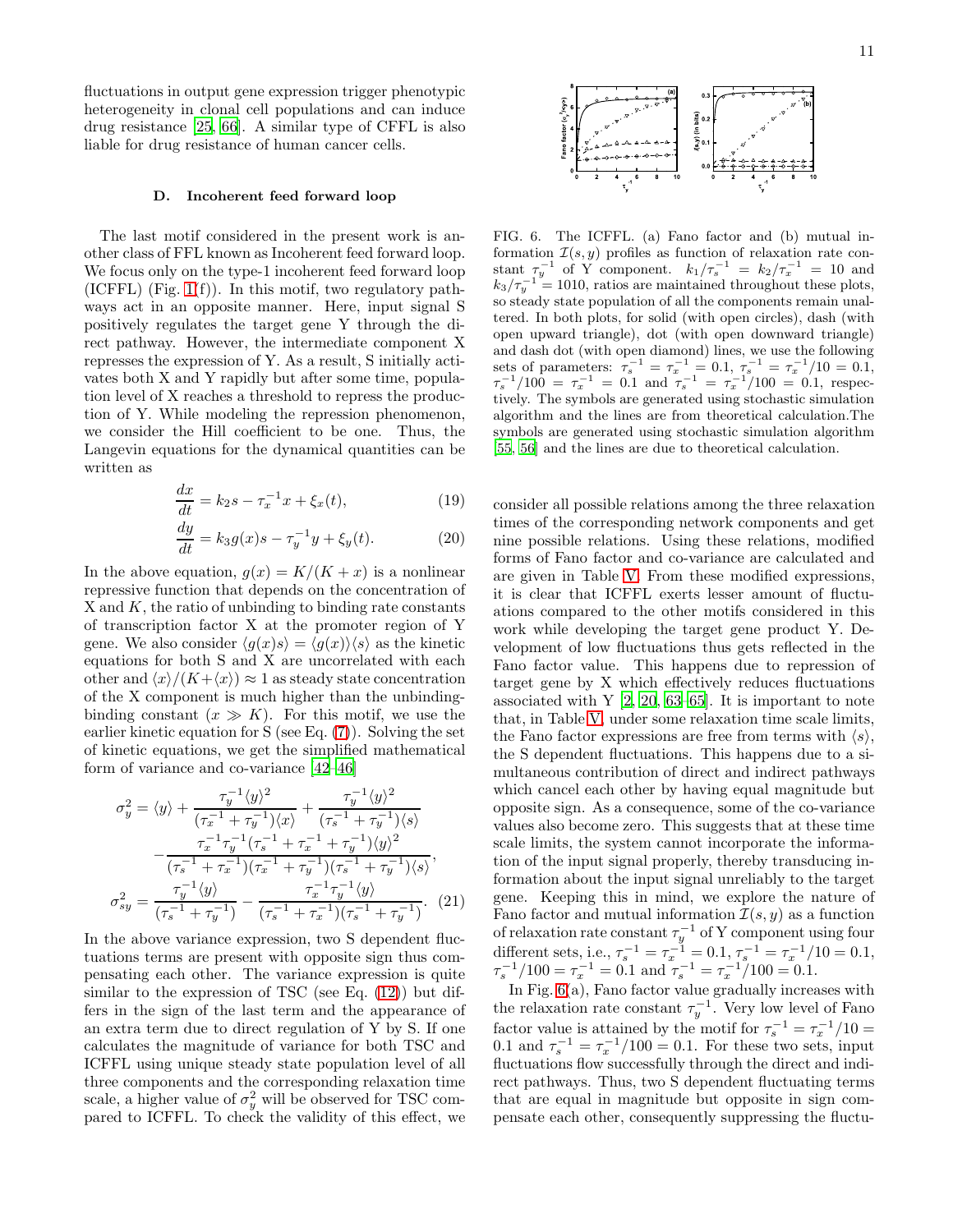<span id="page-11-0"></span>TABLE V. Modified form of the analytical solution (Eq. [\(21\)](#page-10-1)) of ICFFL motif. Fano factor  $(\sigma_y^2/\langle y \rangle)$  and co-variance  $(\sigma_{sy}^2)$  at different relaxation time limits are shown where  $\rho = \tau_s/(\tau_s + \tau_y) \leq 1$ .

|                         |                 | $\tau_x \gg \tau_y$                                                                                 | $\tau_x \approx \tau_y$                                                                                             | $\tau_x \ll \tau_y$                                                    |
|-------------------------|-----------------|-----------------------------------------------------------------------------------------------------|---------------------------------------------------------------------------------------------------------------------|------------------------------------------------------------------------|
| $\tau_s \gg \tau_x$     | Fano factor     | $1+\frac{\langle y \rangle}{\langle x \rangle}$                                                     | $1 + 0.5 \frac{\langle y \rangle}{\langle x \rangle}$                                                               | $1+\frac{\tau_x\langle y\rangle}{\tau_y\langle x\rangle}$              |
|                         | $\sigma_{sy}^2$ |                                                                                                     |                                                                                                                     |                                                                        |
| $\tau_s \approx \tau_x$ | Fano factor     | $+\frac{\langle y \rangle}{\langle x \rangle}+0.5\frac{\langle y \rangle}{\langle s \rangle}$       | $1+0.5\frac{\langle y\rangle}{\langle x\rangle}+\frac{\langle y\rangle}{8\langle s\rangle}$                         | $1+\frac{\tau_x\langle y\rangle}{\tau_y\langle x\rangle}$              |
|                         | $\sigma_{sy}^2$ | $0.5\langle y \rangle$                                                                              | $0.25\langle y \rangle$                                                                                             | $0.5\frac{\tau_s\langle y \rangle}{\tau_y}$                            |
| $\tau_s\ll\tau_x$       | Fano factor     | $(\rho - \frac{\tau_s}{\tau_x})\langle y \rangle$<br>$1+\frac{\langle y\rangle}{\langle x\rangle}+$ | $1 + 0.5\frac{\langle y \rangle}{\langle x \rangle} + 0.5\frac{\tau_s \langle y \rangle}{\tau_y \langle s \rangle}$ | $1+\frac{\tau_x\langle y\rangle}{\tau_y\langle x\rangle}$              |
|                         | $\sigma_{sy}^2$ | $(1-\frac{\tau_s}{\tau_x})\rho\langle y\rangle$                                                     | $(1-\frac{\tau_s}{\tau_x})\frac{\tau_s\langle y\rangle}{\tau_y}$                                                    | $\tau = \frac{\tau_s}{\tau_x} \frac{\tau_s \langle y \rangle}{\tau_y}$ |

ations associated with the network. On the other hand, for the other two parameter sets, a high level of Fano factor values is found. This happens due to slower rate of fluctuations in the intermediate X. The input fluctuations that come through the indirect pathway are filtered out by X for its low pass filter nature. As a result, two S dependent fluctuating terms do not completely cancel each other. In these parameter sets, the fluctuating part that contributes to the direct pathway shows its prominent effect than the fluctuations due to indirect pathway which finally gets reflected in the total output fluctua-tions. Likewise, in Fig. [6\(](#page-10-0)b), mutual information  $\mathcal{I}(s, y)$ values are near to zero for the first two parameter sets giving low level of Fano factor and significant  $\mathcal{I}(s, y)$  values for the rest of the parameter sets.

# IV. CONLUSION

In this paper, we have analyzed signal transmission of a fluctuating input signal through highly specialized biochemical signaling networks. We have analytically calculated Fano factor of output and mutual information between input and output signals for two linear and three branched cascades to comprehend the significance of these networks in biological systems. On the basis of linear noise approximation, we have solved nonlinear chemical Langevin equations and verified the results with exact stochastic simulation of the corresponding nonlinear networks and found that the approximation method is quite accurate. In the analytical calculation, we have considered that all noise terms  $(\xi_s, \xi_x, \xi_y)$  are Gaussian in nature and the effect of cross correlation between two noise terms is zero. We have calculated Fano factor and mutual information for five networks with the variation of relaxation rate constants of all network components and have studied effect of input signal on these two measurable quantities. Our study not only takes care of individual motifs but also presents a comparative study of all the network motifs while considering Fano factor and mutual information. For graphical presentation of the output component of each motif, we have tuned synthesis and relaxation rate constant of each network components in such a way so that the steady state population of the

network components remains constant as well as the total population of any network is also preserved. Adoption of such a policy helps us to apprehend how Fano factor and mutual information values get affected from one motif to another under equal population of network components.

We have started our calculations considering linear type of cascades and the first motif we have considered is OSC where the motif can precisely characterize the information of input signal at faster relaxation time of the output component compared to the input one. This accuracy gradually decreases with the increment of input relaxation rate. We have also shown that the OSC motif is unable to differentiate the variation of input signal at high population limit of input component. We then compare this motif with the standard gene regulation network to explicate such time scale effect on gene regulation and found some significant circumstances in which the gene regulatory network can tune up optimum fluctuations for both essential and nonessential proteins. Our analysis is at par with the results of Fraser et al [\[60](#page-13-25)] where they have performed analysis using several experimentally determined gene regulation rates.

The second motif TSC is then considered by introducing an intermediate component in OSC. Through our analysis, we have observed that Fano factor of output gets amplified in magnitude. In addition, similar kind of relaxation time scale effect for propagation of fluctuations as observed in OSC, is also present in this motif. Our analysis suggests that relaxation time scale of intermediate component is a crucial factor for signal transmission through this motif and can control fluctuations associated with the output. The intermediate component acts as a low pass filter for very fast fluctuations and hinders input fluctuations that flow through the TSC motif. After analyzing the TSC, we have introduced  $n$  number of intermediate components in between the input and the output component to generate a generalized linear long chain cascade and derived simplified form of Fano factor expression at three distinct time scale limits. We have shown that the output fluctuations increase with number of intermediate components and this result agrees with previously published several experimental and theoretical results. The main utility of these expressions is that one can easily calculate fluctuations associated with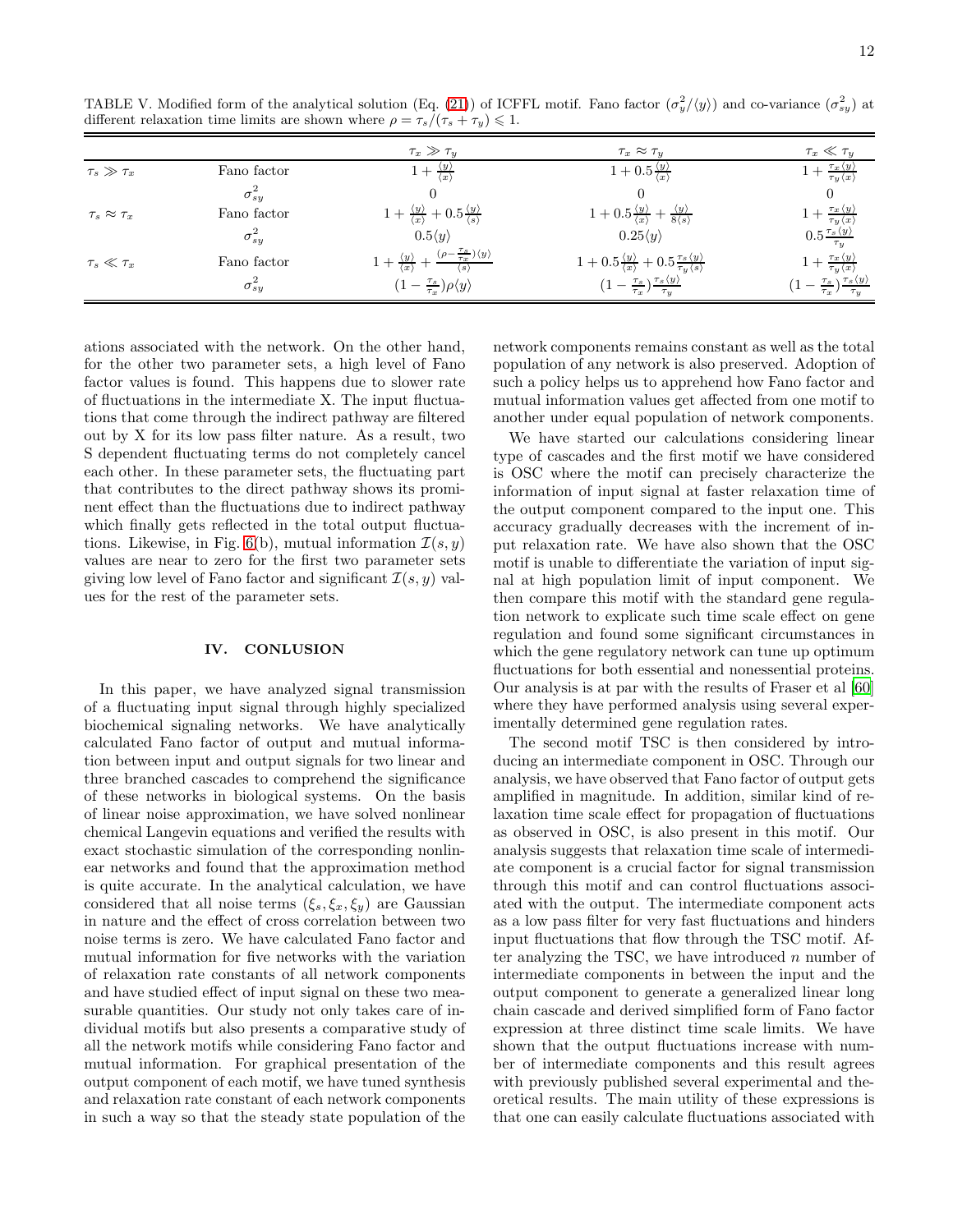any linear long chain cascade without enough knowledge of the parameter values of the network.

Next, we have chosen FFL, a group of branched pathways that are abundant in the signal transduction machinery of living systems and are generated by lateral combination of OSC and TSC with different modes of interaction. At first, we have studied OCFFL from FFL group and calculated Fano factor and mutual information with the extent of direct (OSC) and indirect (TSC) contribution of input signal to the target gene. In our calculation of Fano factor, we have observed two opposing behavior while tuning the control parameter. In one case, Fano factor decreases slowly while in the other situation, it shows an increasing trend. These results together suggest that OCFFL performs differently for diverse relaxation time scale limits. Furthermore, depending on the contribution of the direct and the indirect pathway, it can acquire the character of OSC and TCF motif, respectively. Such quality of OCFFL helps a living system to survive in diverse environmental conditions. We then extend our analysis to ACFFL where a high value of Fano factor and mutual information is observed. Such high values of Fano factor and mutual information reveals that ACFFL motif can transduce the signal with high reliability and supports its ubiquitous presence in several biological species. The last motif we have considered is ICFFL where output fluctuations are suppressed as the target gene is simultaneously regulated negatively (via indirect pathway with TSC character) as well as positively (via direct pathway with OSC character) by the

- <span id="page-12-0"></span>[1] U. Alon, *An Introduction to Systems Biology: Design Principles of Biological Circuits* (CRC Press, 2006).
- <span id="page-12-13"></span>[2] U. Alon, Nat Rev Genet 8, 450 (2007).
- [3] A. L. Barabási and Z. N. Oltvai, Nat Rev Genet 5, 101 (2004).
- <span id="page-12-15"></span>[4] R. Milo, S. Shen-Orr, S. Itzkovitz, N. Kashtan, D. Chklovskii, and U. Alon, Science 298, 824 (2002).
- <span id="page-12-1"></span>[5] J. J. Tyson, K. C. Chen, and B. Novak, Curr Opin Cell Biol 15, 221 (2003).
- <span id="page-12-2"></span>[6] C. J. Marshall, Cell **80**, 179 (1995).
- [7] J. M. Robison and H. M. Cobb, Curr Opin Cell Biol 9, 180 (1997).
- <span id="page-12-11"></span>[8] R. Heinrich, B. G. Neel, and T. A. Rapoport, Mol Cell 9, 957 (2002).
- [9] M. T. Laub and M. Goulian, Annu Rev Genet 41, 121 (2007).
- <span id="page-12-3"></span>[10] N. E. Hynes, P. W. Ingham, W. A. Lim, C. J. Marshall, J. Massagué, and T. Pawson, Nat Rev Mol Cell Biol 14, 393 (2013).
- <span id="page-12-4"></span>[11] T. I. Lee, N. J. Rinaldi, F. Robert, D. T. Odom, Z. Bar-Joseph, G. K. Gerber, N. M. Hannett, C. T. Harbison, C. M. Thompson, I. Simon, et al., Science 298, 799 (2002).
- <span id="page-12-12"></span>[12] S. S. Shen-Orr, R. Milo, S. Mangan, and U. Alon, Nat Genet 31, 64 (2002).
- [13] A. Blais and B. D. Dynlacht, Genes Dev 19, 1499 (2005).
- <span id="page-12-5"></span>[14] L. A. Boyer, T. I. Lee, M. F. Cole, S. E. Johnstone, S. S.

input signal. This leads to a very low value of Fano factor and mutual information for ICFFL motif. Such low value suggests that living system containing this motif faces minimum fluctuations with low mutual information propagation.

To conclude, we emphasize that our methodology is very much general and is applicable for other network motifs under single cell environment. At this point, it is important to mention that enough single cell data are not available for FFL. Our theoretical results thus can act as a starting point to verify the stochastic nature of the network motifs we have considered in the present work. The nature of the results we have predicted can be tested by performing experiment in a single cell scenario. We expect that our work will influence several experimentalists in the coming days to understand the single cell behavior of these network motifs.

### ACKNOWLEDGMENTS

We thank Debi Banerjee for critical reading of the manuscript. AKM and PC are thankful to University Grants Commission, New Delhi, for research fellowship (UGC/776/JRF(Sc)) and for a major research project, respectively. SKB acknowledges financial support from CSIR, India  $[01(2771)/14$ /EMR-II] and Bose Institute (through Institutional Programme VI - Development of Systems Biology).

Levine, J. P. Zucker, M. G. Guenther, R. M. Kumar, H. L. Murray, R. G. Jenner, et al., Cell 122, 947 (2005).

- <span id="page-12-6"></span>[15] H. Jeong, B. Tombor, R. Albert, Z. N. Oltvai, and A. L. Barabási, Nature 407, 651 (2000).
- [16] N. C. Duarte, S. A. Becker, N. Jamshidi, I. Thiele, M. L. Mo, T. D. Vo, R. Srivas, and B. Ø. Palsson, Proc Natl Acad Sci U S A 104, 1777 (2007).
- <span id="page-12-7"></span>[17] J. Förster, I. Famili, P. Fu, B. Ø. Palsson, and J. Nielsen, Genome Res 13, 244 (2003).
- <span id="page-12-8"></span>[18] J. D. Han, N. Bertin, T. Hao, D. S. Goldberg, G. F. Berriz, L. V. Zhang, D. Dupuy, A. J. Walhout, M. E. Cusick, F. P. Roth, et al., Nature 430, 88 (2004).
- <span id="page-12-9"></span>[19] U. Stelzl, U. Worm, M. Lalowski, C. Haenig, F. H. Brembeck, H. Goehler, M. Stroedicke, M. Zenkner, A. Schoenherr, S. Koeppen, et al., Cell 122, 957 (2005).
- <span id="page-12-10"></span>[20] M. Kaern, T. C. Elston, W. J. Blake, and J. J. Collins, Nat Rev Genet 6, 451 (2005).
- [21] R. Losick and C. Desplan, Science 320, 65 (2008).
- <span id="page-12-14"></span>[22] F. J. Bruggeman, N. Blüthgen, and H. V. Westerhoff, PLoS Comput Biol 5, 1 (2009).
- [23] M. Kittisopikul and G. M. Süel, Proc Natl Acad Sci U S A 107, 13300 (2010).
- [24] E. Rotem, A. Loinger, I. Ronin, I. Levin-Reisman, C. Gabay, N. Shoresh, O. Biham, and N. Q. Balaban, Proc Natl Acad Sci U S A 107, 12541 (2010).
- <span id="page-12-16"></span>[25] D. A. Charlebois, N. Abdennur, and M. Kaern, Phys Rev Lett **107**, 218101 (2011).